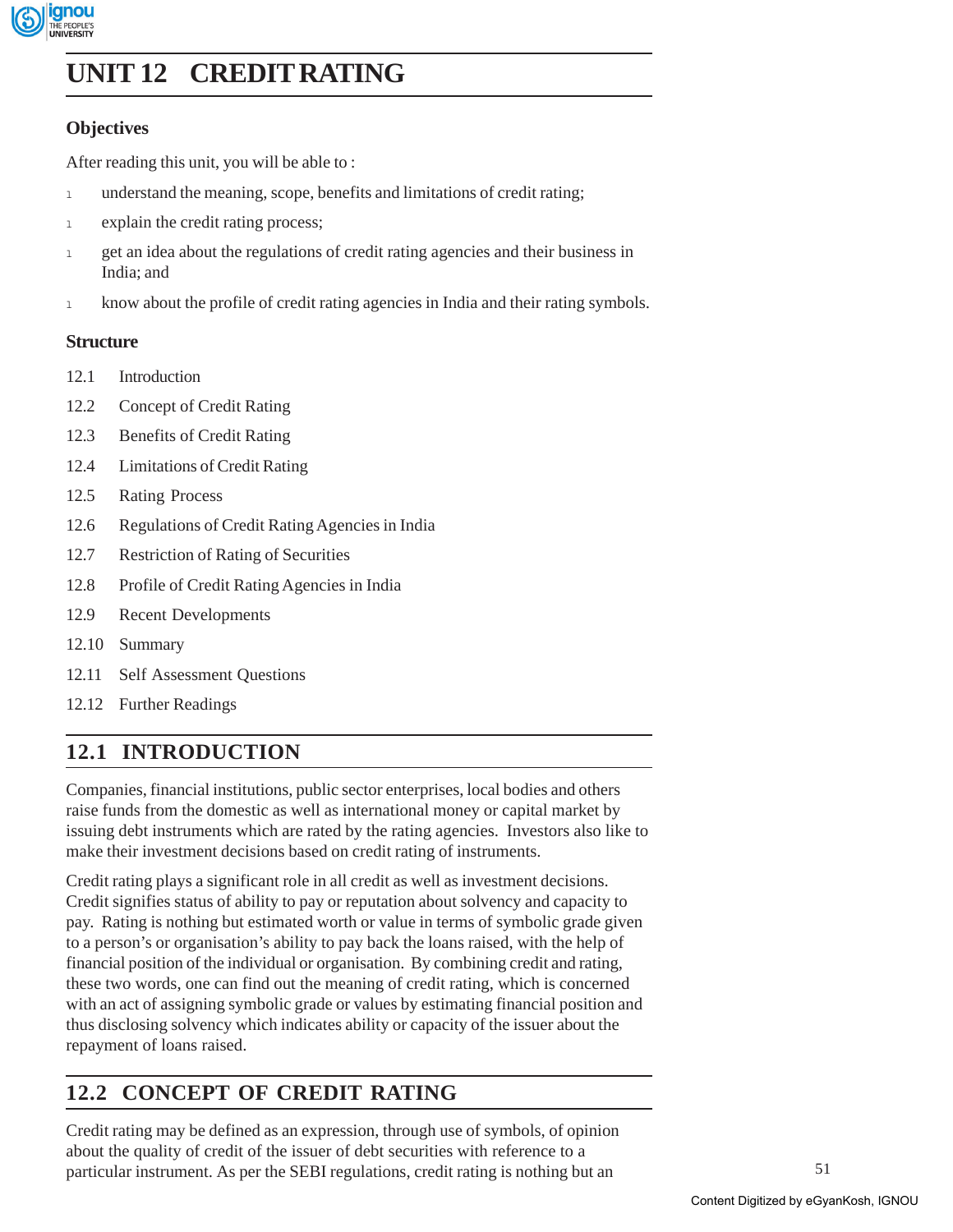**Fee Based Services** opinion regarding securities expressed in the form of standard symbol or in any other standardised form assigned by a credit rating agency. The symbol given by rating agency for credit rating indicates a credit character of that particular security and thus it only facilitates to take a view on credit risk pertaining to that security. However, it does not directly recommend whether to purchase, sale or hold that security. Thus, rating is a measure of credit risk only and hence it does not communicate anything about the degree of market risk.

> Credit rating is considered predominantly in respect of debt instruments only. In addition to this, lenders like banks and non-banking finance companies use internally developed credit rating score models in assessing credit worthiness of their borrowers or depend on even rating agencies to get rating for the same. The companies which issue debt instruments cannot on their own rate instruments.

# **12.3 BENEFITS OF CREDIT RATING**

The rating of debt instruments offer benefits to the interested parties such as investors, issuers and intermediary agencies like brokers etc. These benefits are described below :

### **Benefits to Investors**

- i) *Safeguards against Bankruptcy:* Credit rating of an instrument given by the credit rating agency gives an idea to the investors about the degree of financial strength of the issuer company which enables him to decide about investment. Highly rated instrument of a company gives an assurance to the investors of safety of their investment and the interest (or return) on their investments with least risk of bankruptcy.
- ii) *Recognition of Risk:* Credit rating provides investors with rating symbols which carry information in easily recognisable manner for the benefit of investors to perceive risk involved in investment. It becomes easier for the investors by looking at the symbol to understand the worth of the issuer company because the instrument is rated by scientifically and professionally analysing the financial position of the company. In view of this, there is no need for the investors to incur cost for collecting credit information and to carry out analysis. The investors without any knowledge of financial analysis can easily use rating symbols for investment decisions.
- iii) *Credibility of Issuer:* Rating symbol assigned to a debt instrument gives an idea about the credibility of the issuer company. The rating agency is quite independent of the issuer company and has no business connections or otherwise any relationship with it or its Board of Directors, etc. Due to absence of business links between the rating agency and the issuer company the confidence of investors is enhanced in such rating symbol.
- iv) *Rating Facilitates Quick Investment Decisions:* Investor can take quick decisions about the investment to be made in various instruments with the help of credit rating assigned to various instruments. In view of this, there is no need for investors to undertake fundamental analysis of a company based on financial strength of the company, quality of management, as well as other parameters.
- v) *No Need to Depend on Investment Advisors or Professionals:* For making investment decisions, investors with no knowledge of investment may have to seek advice of financial intermediaries such as, the stock brokers, the portfolio managers, or financial consultants while investing funds in debt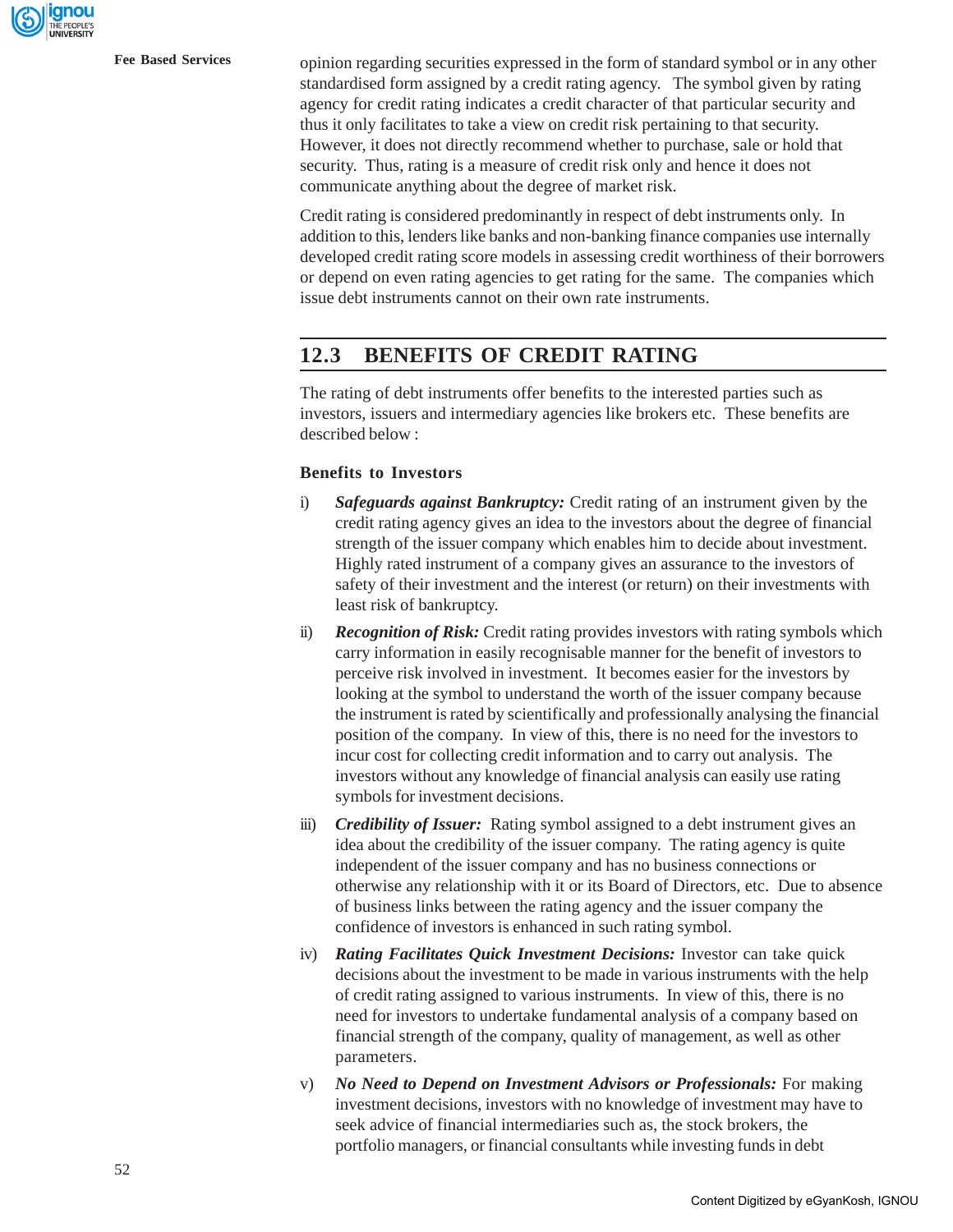

instruments. However, investors need not depend upon the advice of **Credit Rating** these financial intermediaries as the rating symbol assigned to a particular instrument suggests the credit worthiness of the instrument and indicates the degree of risk involved in it. Thus, investors can make direct investment decisions.

- vi) *Choice of Investment:* Several alternative credit rated instruments are available at a particular point of time for deploying investible funds. The investors can make choice of various instruments depending upon their own risk profile and diversification plan.
- vii) *Benefits of Rating Surveillance:* Investors get the benefit of credit rating agency's on-going surveillance of the rated instruments of different companies. The Credit Rating Agency downgrades the rating of any instrument if subsequently the company's financial performance is not so good or financial position has suffered because of happening of internal or external events which necessitates consequent dissemination of information on its position to the investors.

To sum up, credit rating of debt instruments helps the investors in managing credit risk in investment decisions.

# **Benefits of Credit Rating to Issuer Company**

A company which has obtained credit rating from rating agency for its issue of debt security enjoys various advantages. Few of these advantages are given below :

- i) *Lower Cost of Borrowing:* A company, whose debt instrument or public deposits programme, is highly rated, will be in a position to reduce the cost of borrowing by quoting lesser interest rate on fixed deposits or debentures or bonds as the investors will prefer low rate of interest because of lower credit risk.
- ii) *Wider Audience for Borrowing:* A company having very good rating for its debt instrument can approach various categories of investors for resource mobilisation using the press media. Investors in different strata of the society could be attracted by higher rated instruments as the investors understand the degree of certainty about timely payment of interest and principal on a debt instrument with better rating.
- iii) *Rating as Marketing Tool:* Companies with rated instruments improve their own image and can use credit rating as a marketing tool to create better image in dealing with its customers, lenders and other creditors. Even consumers feel confident in using products manufactured by the companies carrying higher rating for their credit instruments.
- iv) *Self Discipline by Companies:* Rating encourages the companies to come out with more disclosures about their accounting system, financial reporting and management pattern, etc. The company gets opportunity and motivation to improve upon its existing practices to match to the competitive standard and maintain the standard of rating attained by it or make improvement upon the rating.
- v) *Reduction of Cost in Public Issues:* A company with higher rated instrument is able to attract the investors and raise the funds with least efforts. Thus, the company whose debt instrument is highly rated can minimise cost of public issues by controlling expenses on media coverage, conferences and other marketing expenditures.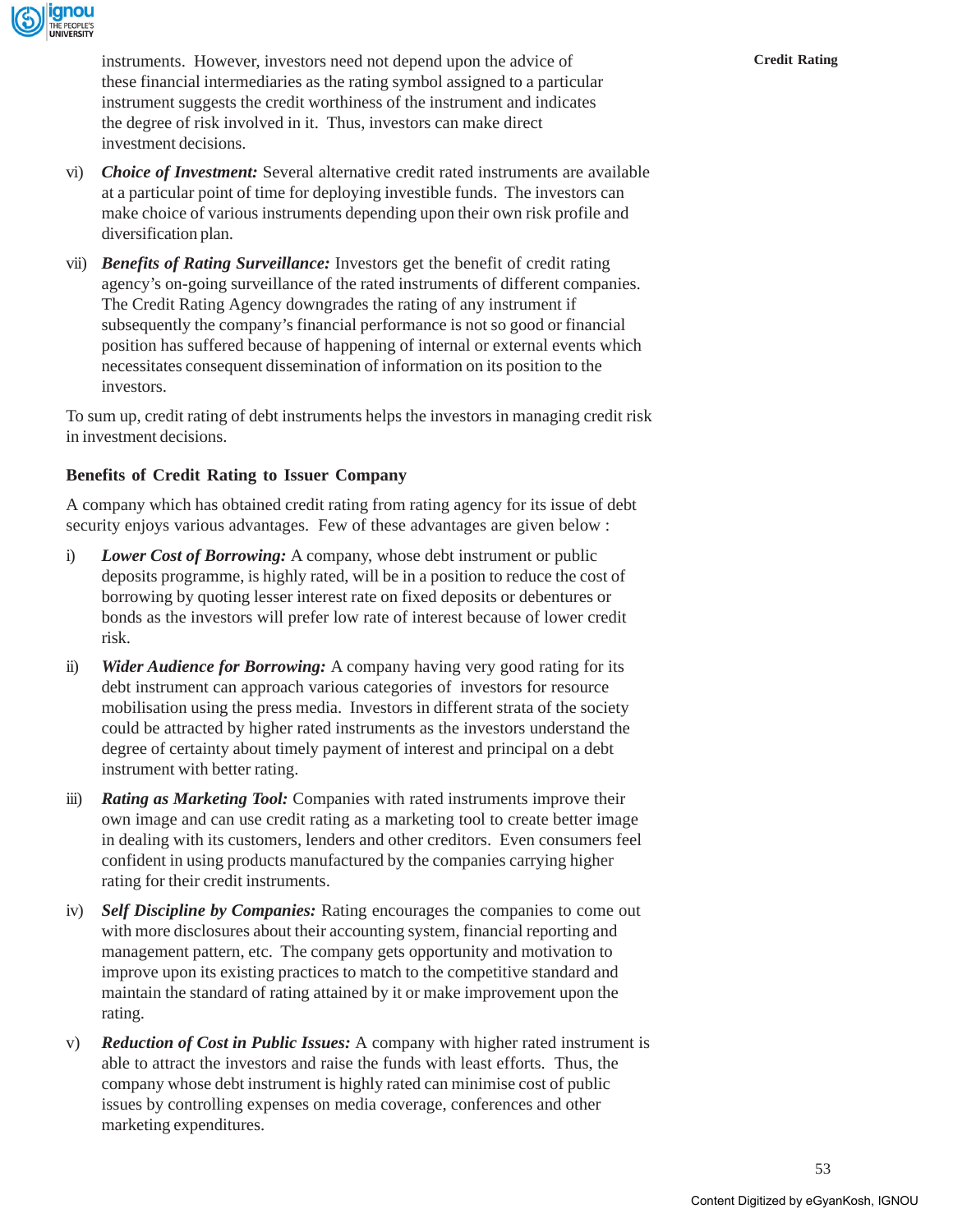**Fee Based Services** vi) *Motivation for Growth:* Rating provides motivation to the company for growth as the promoters of the company feel confident in their own efforts and are encouraged to undertake expansion of their existing operations or new projects. With better image created through higher credit rating the company can mobilise funds from the public and institutional lenders like banks and financial institutions.

### **Benefits to Financial Intermediaries**

Highly credit rated instruments put the brokers at an advantage to make less efforts in studying the company's credit position to convince their clients to select a particular investment proposal. Rated instruments speak themselves about the financial soundness of the company and the strength of the instrument rated by the credit rating agency. This enables brokers and other financial intermediaries to save their time, cost, energy and manpower in convincing their clients about investments in any particular instruments. They utilise their resources in expanding their clientele and intensifying their business activities.

### **Other Benefits**

The other benefits of credit rating in general are given below :

- i) *Identification of Strength and Weakness of the Issuer Company:* A company having obtained the rating for its security understands its own strength and weakness in all spheres of corporate environment and can take corrective steps to improve upon its position and also remain guided by the surveillance efforts of the Credit Rating Agency. Particularly, companies with low credit rating make efforts to improve upon their performance. Thus, credit rating creates a tendency amongst rated corporate units to remain healthy and maintain higher standard for corporate governance which will help them to improve their standing both in domestic as well as in international market.
- ii) *Liquidity and Marketability of Debt Securities:* Rated debt securities become easily marketable and thus attain the status of more liquid instruments. Credit rating symbols or grades set the market price range for the rated securities. The virtues of easy marketability and more liquidity of the instrument make it popular with the investors and the issuer company can ably sell the rated security with least cost.
- iii) *Positive Impact on Capital Market:* Rated securities bring improvement in capital market and reflect upon its efficient functioning. Trading of rated securities in the secondary market becomes smooth and easy as it provides liquidity for such securities. This indirectly improves the primary market for such debt instruments having higher credit rating.

# **1.4 LIMITATIONS OF CREDIT RATING**

While recognising the benefits of credit rating, it is necessary to keep in mind certain limitations of the credit rating. Few of these are explained below :

#### **1) Biased Rating and Misrepresentations**

In the absence of quality rating based on objectivity analysis credit rating is a curse for the capital market. To avoid biased rating or subjectivity in the credit rating process, executives working with Credit Rating Agency, who are involved in the process of credit rating, should have no links with the company or the persons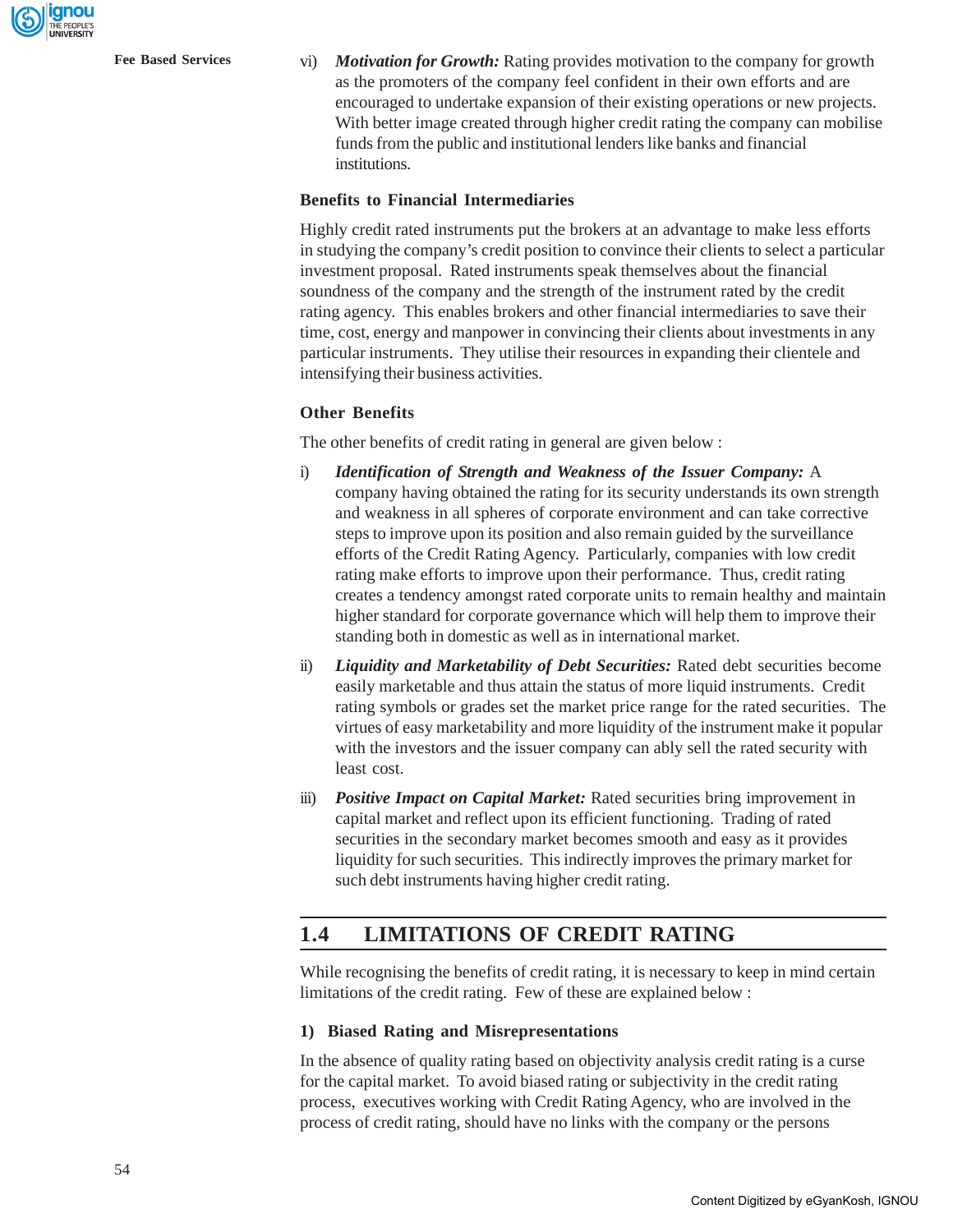

interested in the issuer company so that they can make their report impartial and **Credit Rating** judicious recommendations for rating committee. Again, rating committee members should also be impartial and judicious in their decision making.

The companies having lower grade rating do not advertise or use the rating while raising funds from the public. In such cases, the Credit Rating Agencies should themselves in the public interest, advertise the rating symbols assigned to such companies for public information and make the public aware of the poor financial position of such companies.

## **2) Static study**

Rating is done on the basis of present and past data of the company and this is only a static study. Disclosure about the company's health through credit rating is one time exercise and any thing can happen after assignment of rating symbols to the company. Dependence for future results on the rating, therefore defeats the very purpose of risk indicativeness of rating. Subsequent to the allotment of credit rating many changes may take place in economic environment, political situation, government policy framework, etc. which may directly affect the working of a company. With such changes, the purpose for which credit rating was done gets defeated.

### **3) Concealment of material information**

The company which has approached for credit rating may not provide all material information to the credit rating agency. In such cases, credit rating given by the credit rating agency may not reflect true picture of credit risk.

### **4) Rating is no guarantee for soundness of the company**

Credit rating is done for a particular instrument to assess the credit risk. And therefore it cannot be construed as a rating for the quality of management of the company or its sound financial position.

### **5) Down grade**

Once a company has been rated and if it is not able to maintain its satisfactory financial performance, credit rating agency would review the grade and down grade the rating resulting into impairing the image of the company.

Most of the limitations mentioned above can be overcome by taking precautions at every stage of credit rating process.

# **12.5 RATING PROCESS**

The Rating process starts with a rating request from the issuer company followed by the signing of the rating agreement with the credit rating company which employs a multi-layered decision making process while giving a credit rating symbol. Credit rating agency sends its team of analysts to the issuer company who interacts with the company's management.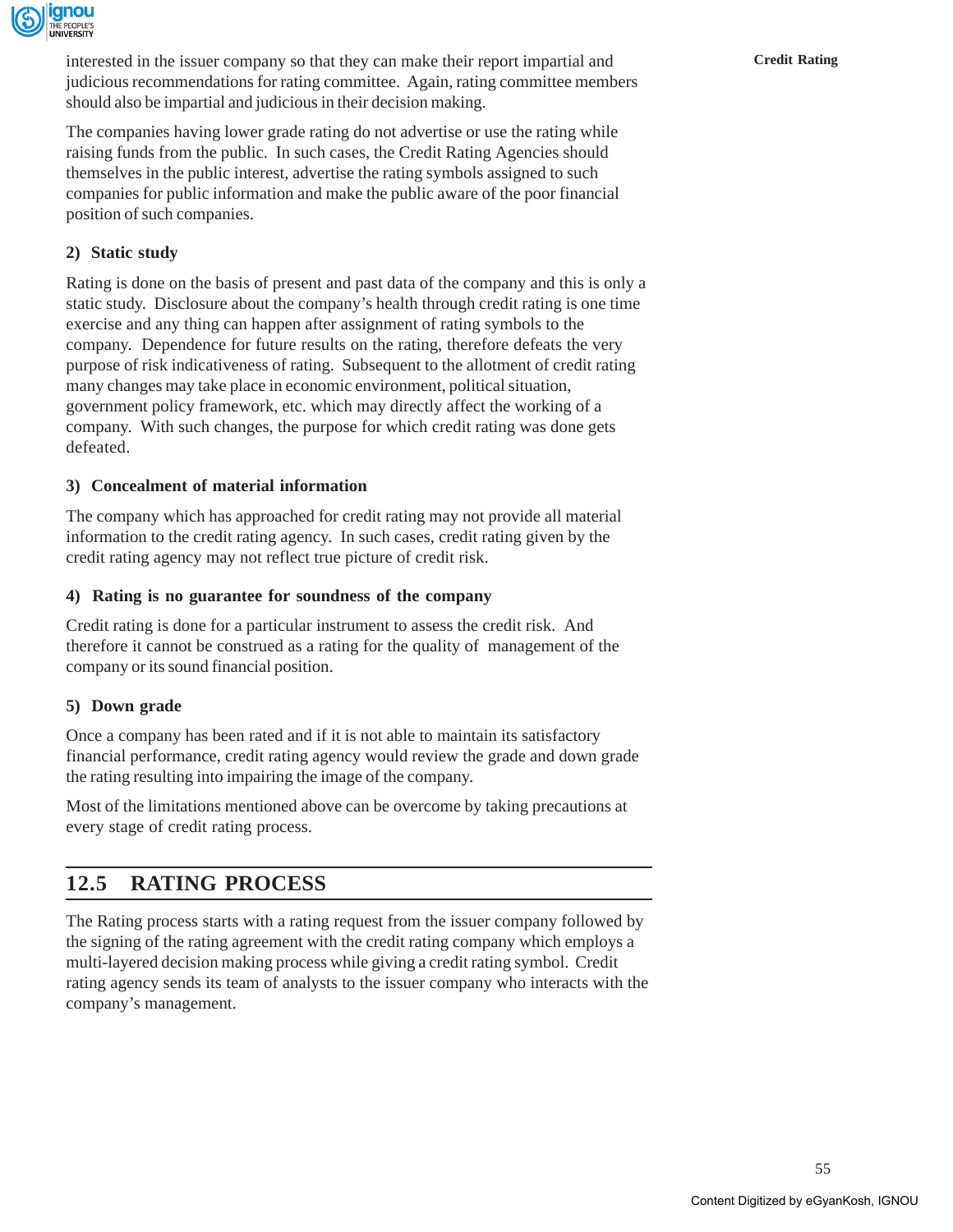**Fee Based Services**

#### A detailed flow chart of CRISIL's rating process is as under\*



\* Taken from criteria published by CRISIL Ltd., Volume 1, September 2003

### **Meeting with Management Team**

Rating agency's team will have an open dialogue with the management of issuer company. Only through this process interest of investors can be best served. The topics discussed during the meeting with management team are wide-ranging and include the issuer's competitive position, business strategies, short term and long term financial policies, current and past financial performance and future business outlook. Along with these parameters, equal importance need to be placed on the issuer's business risk profile.

#### **Rating Committee and Assignment of the Rating**

The reports prepared by a team of analysts is then submitted to a Rating Committee. The committee approach for assigning rating symbol ensures the rating's objectivity as the decision results from the collective analysis of a group comprising of highly experienced professionals. Based on the knowledge and expertise of the members of the rating committee, credit rating is decided and assigned accordingly. The rating is a composite assessment of all these factors with the key issues getting greater attention from the Rating Committee.

#### **Confidentiality**

A substantial portion of the information set forth in various documents of the issuer company is highly sensitive and is provided to the credit rating agency only for the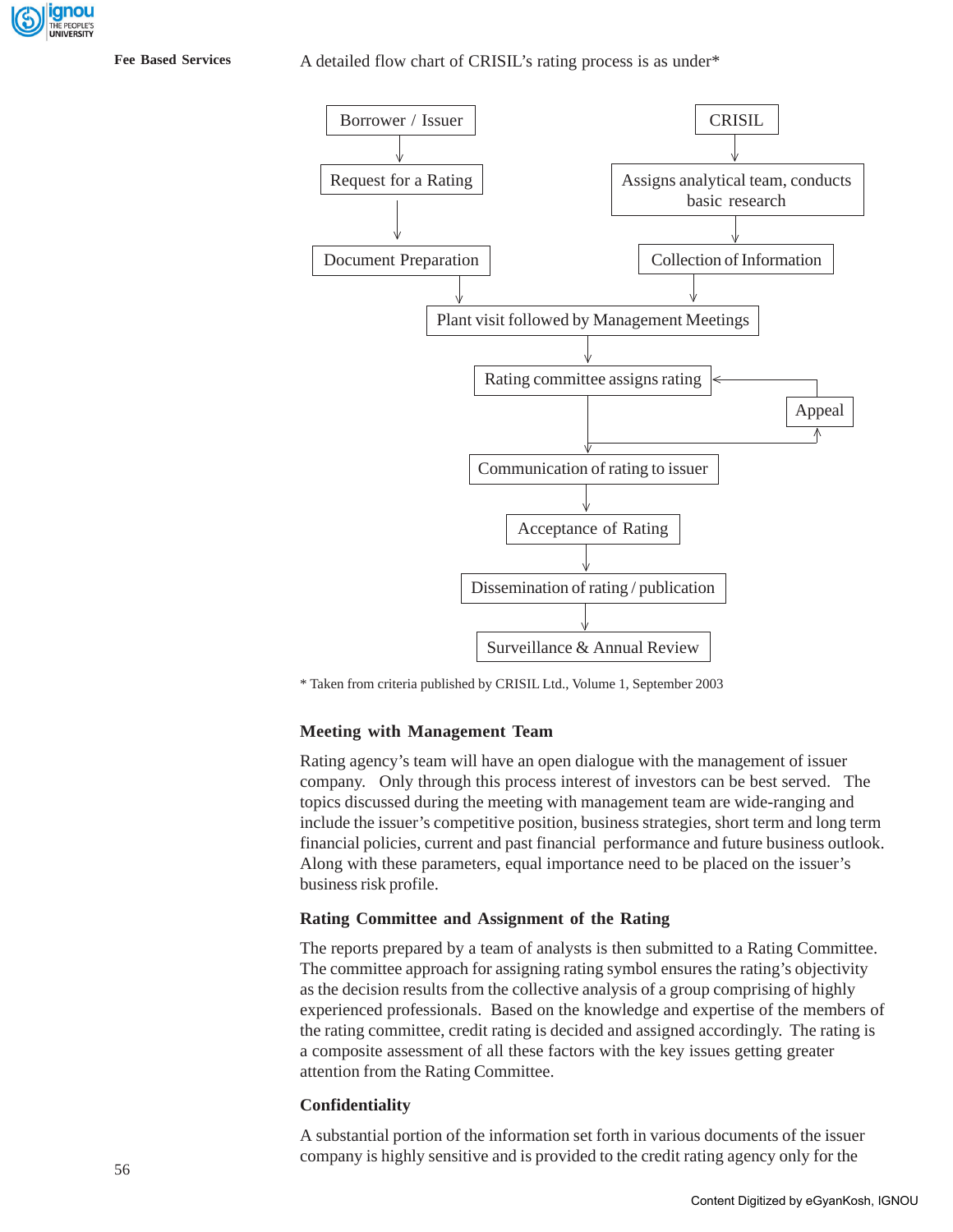

purpose of arriving at the ratings. The analysts and rating committee are required to **Credit Rating** maintain such information in strict confidence and not to use the same for any other purpose.

### **Advice to Issuer**

When the rating committee has arrived at the rating decision, it is first communicated to the issuer and subsequently, the rationale for the rating is forwarded. In the event that the issuer disagrees with the rating it has the opportunity to appeal against the decision. Issuers appealing against a rating decision should provide new or additional information, which is material to the appeal and specifically addresses the concerns expressed in the rating rationale. The client of the credit rating agency has a right to reject the credit rating and the whole exercise is kept confidential.

### **Publication**

Once a final rating is assigned and the issuer company has accepted the same, it is disseminated to the local and international news media. In addition, rating agency publishes credit rating as well as analysis thereof in their reports.

### **Information to SEBI**

A credit rating agency has to inform SEBI about new rating instruments or symbols introduced by it.

### **Surveillance and Annual Review**

After a credit rating has been assigned, credit rating agency has to monitor the issuer's on-going performance and the economic environment in which it operates. Surveillance enables analysts to stay abreast of current developments, identify potential problem areas of issuer company and be apprised of any changes in the issuer's business plan and operations. The credit analyst maintains periodic contact with the issuer company and ensures that financial and other information is regularly shared with a credit rating agency. It is normal practice to put all credit ratings under continuous surveillance even if there is no obvious reason to change the rating.

In some instances, a credit rating may be placed on "Rating Watch". A rating watch is nothing but analysing emerging situation, which is having material impact both positive and negative on the performance of issuer company. Following a full review, the credit rating may either be reaffirmed or changed. Instances where an entity's rating may be placed on rating watch include the announcement of a merger or acquisition or the occurrence of an event that could result in a substantial change in the issuing entity's risk profile.

## **Activity 1**

State whether the following statements are true or false:

| a) | Credit rating activity is considered as fee-based financial service                            | True/False |
|----|------------------------------------------------------------------------------------------------|------------|
| b) | Reserve Bank of India is a regulator for credit rating agencies<br>as well as rating business. | True/False |
| c) | Credit rating agencies must rate only debt instruments.                                        | True/False |
| d) | Once debt instrument is rated, it cannot be downgraded.                                        | True/False |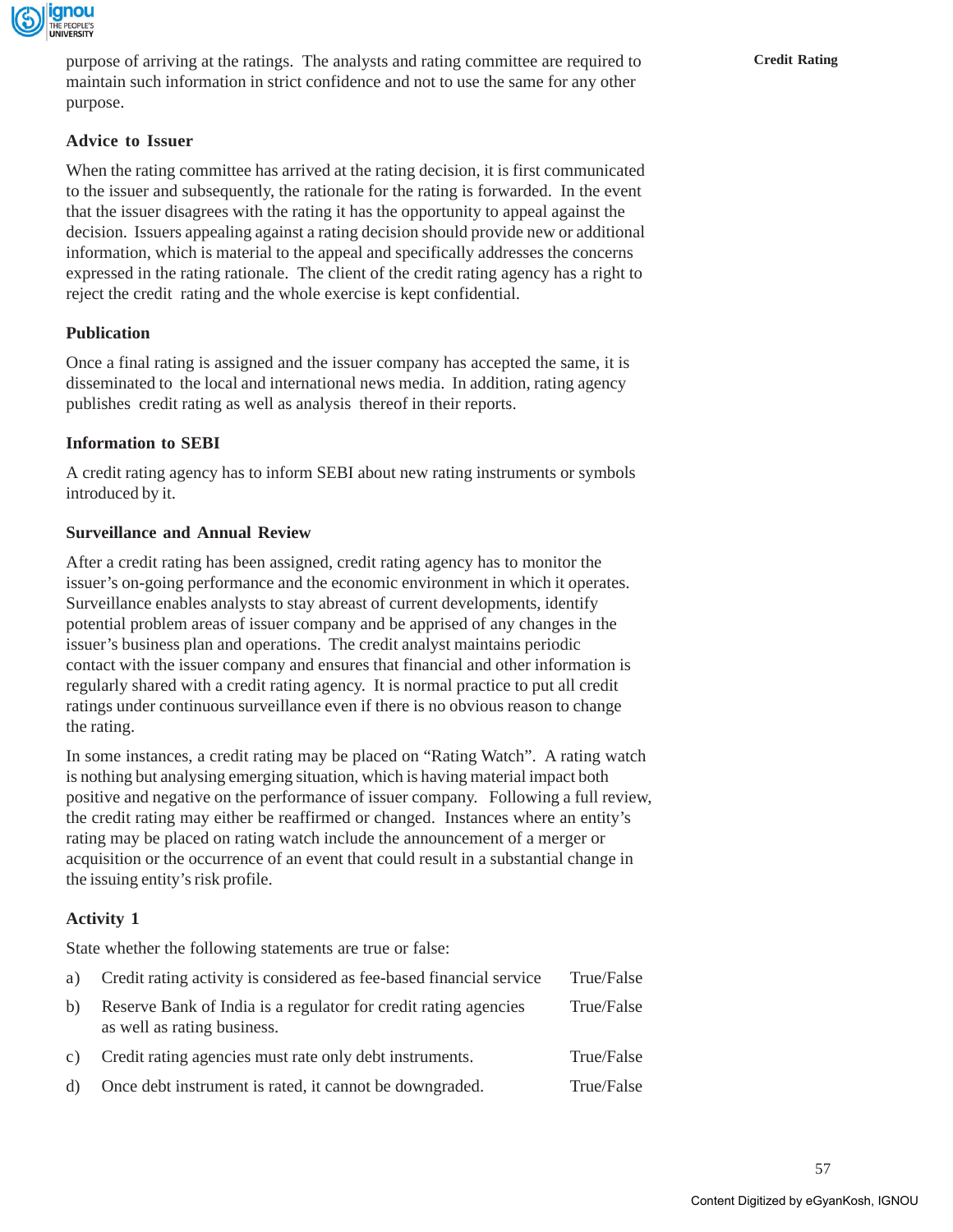

# **Fee Based Services 12.6 REGULATION OF CREDIT RATING AGENCIES IN INDIA**

The credit rating agencies are regulated by SEBI. The relevant regulations of SEBI can be examined under the following heads :

- 1) Registration of Credit Rating Agencies
- 2) Promoter of Credit Rating Agency and Eligibility Criteria

#### 1) **Registration of Credit Rating Agencies**

It is mandatory for credit rating agencies to have registration with SEBI and to obtain certificate of registration form SEBI. The certificate of registration shall be issued by SEBI subject to following conditions.

- a) Credit rating agency would comply with the provisions of the SEBI Act, regulations and guidelines of SEBI, and instructions issued by SEBI from time to time on credit rating.
- b) Where any information or particulars furnished to SEBI by a credit rating agency is found to be false or misleading or any particular material has undergone change subsequent to its furnishing at the time of application, it would immediately inform SEBI in writing.

The certificate of registration is valid for three years after which the same will have to be renewed by SEBI.

#### 2) **Promoter of Credit Rating Agency and Eligibility Criteria**

#### **Promoter of a Credit Rating Agency**

A credit rating agency can be promoted by any of the following organisation or combination thereof.

- a) Public financial institution as defined in section 4-A of the Companies Act of 1956,
- b) Scheduled bank,
- c) Foreign bank operating in India with the RBI approval,
- d) Foreign credit rating agency having at least five years experience in rating securities, and
- e) Any company incorporated under the Companies Act or body corporate having continuous minimum networth of Rs. 100 crore as per its audited annual accounts for the previous five years prior to filing of the application with SEBI for registration.

### **Eligibility Criteria**

The credit rating agency

- <sup>l</sup> is set up and registered as a company.
- <sup>l</sup> has mentioned in its memorandum of Association credit rating activity as one of its main objects.
- 1 has a minimum networth of Rs. 5 crore.
- <sup>l</sup> is promoted by those who have professional competence, sound financial position, and who have acquired reputation of fairness and integrity in business transaction to the satisfaction of SEBI.
- 1 has adequate staff having professional competence and experience to the satisfaction of SEBI.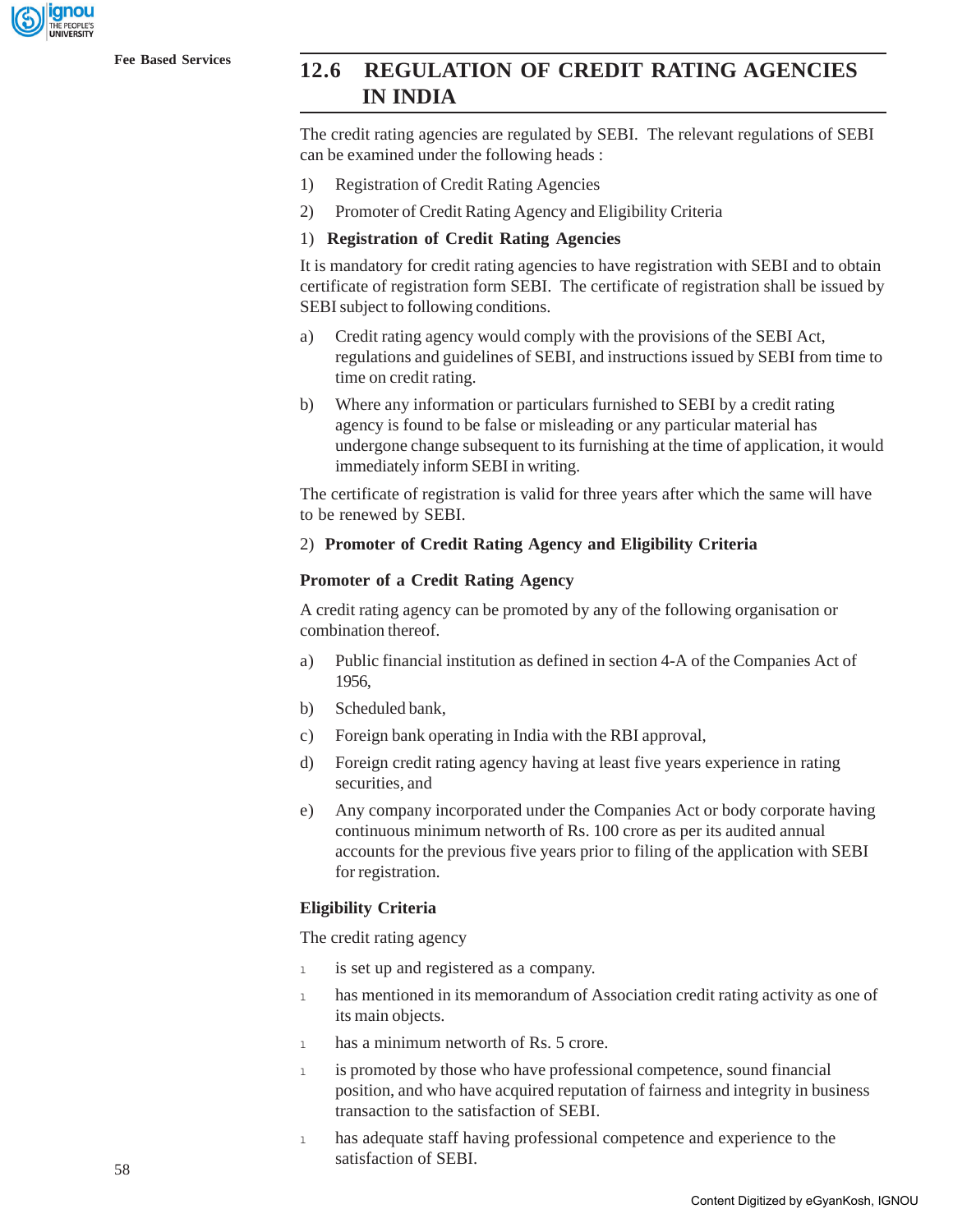

# **T2.7 RESTRICTION OF RATING OF SECURITIES** Credit Rating

Securities issued by a promoter or promoters of a credit rating agency :

A credit rating agency is prohibited from rating securities issued by its promoter(s) who hold not less than 10 per cent of its shares. If the promoter of a credit rating agency is a lending institution its chairman or director/s or employees cannot hold a similar position in the credit rating agency or its rating committee.

### **Securities Issued by Certain Entities**

The securities of an entity cannot be rated by a credit rating agency if it is (a) borrower of its promoter or (b) a subsidiary of its promoter or (c) an associate (a person holding at least 10 per cent of the share capital) of its promoter when there are common chairman/directors or employees to credit rating agency and these entities as well as on the rating committee of rating agency.

# **12.8 PROFILE OF CREDIT RATING AGENCIES IN INDIA**

At present in India there are four credit rating agencies which rate debt instruments as well as corporates.

- 1) Credit Rating Information Services of India (CRISIL Ltd.). This is the first rating agency in India. It was set-up in 1987 jointly by the erstwhile ICICI Ltd. and UTI. Other shareholders include: Asian Development Bank (ADB), LIC, State Bank of India, and HDFC, etc. The CRISIL Ltd. is the world's fourth largest rating agency. The activities of CRISIL Ltd. are as under :
	- 1 To provide credit rating service in respect of
		- Ratings of corporate debt issuances
		- Ratings of banks, non-banking finance companies
		- Ratings of borrowing programmes of governments and government bodies
		- Ratings of structured finance instruments
		- Ratings of micro-finance institutions
	- <sup>l</sup> To provide analytical tools for management of risk such as market risk, credit and operational risk and valuation services
	- 1 To undertake research on economy, industry and company performance and publish such reports
	- 1 To provide corporate as well as market advisory services to corporate and non-corporate clients.

The CRISIL Ltd. has rated over 4700 debt instruments issued by 2200 companies.

- 2) Investment Information and Credit Rating Agency of India Ltd. (ICRA Ltd.) This company was promoted by the IFCI Ltd. to meet the requirements of the companies based in the north India. Along with IFCI, State Bank of India, Unit Trust of India, PNB and LIC were other promoters of the company. The objective of the ICRA Ltd. are as follows :
	- <sup>l</sup> To rate rupee denominated debt instruments issued inter alia, by manufacturing companies, commercial banks, non-banking finance companies, financial institutions, public sector undertakings and local bodies, etc.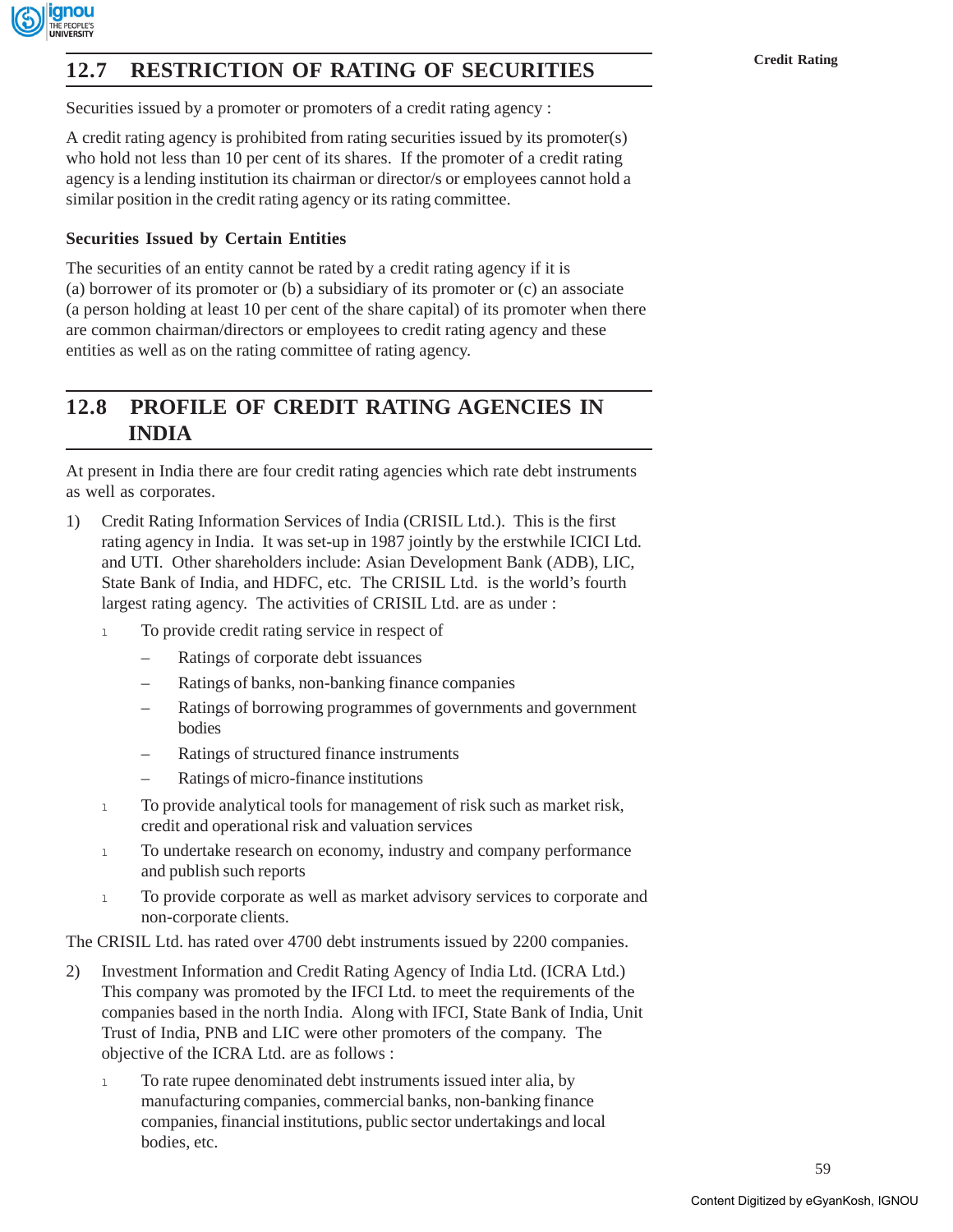ignou

- **Fee Based Services** 1 1 1 To take-up assignments for credit assessment of companies/undertakings intending to use the same for obtaining specific line of assistance from commercial banks, financial institutions, non-bank financial services companies.
	- <sup>l</sup> It provides services of general assessment. At the request of banks or any other potential users, it prepares, as per their requirements, general assessment reports. It does not assign any specific symbols in respect of such general assessments. It provides a report on various aspects of the functioning of companies such as operations, quality of management etc.
	- <sup>l</sup> To undertake research based study reports to address the unique needs and requirements of an individual client. The assignments include (1) due diligence studies, (2) equity assessment/valuation, (3) industry analysis, and (4) market study etc.
	- 1 To offer advisory services to banks, finance companies, manufacturing companies, government, regulatory authorities and local bodies in the following areas:
		- a) strategic consulting
		- b) risk management
		- c) inputs for policy formulation

### **CARE Ltd.**

Credit Analysis and Research (CARE) Ltd. is a credit rating and information services company. This company was promoted by the Industrial Development Bank of India (IDBI) jointly with investment institutions, banks and finance companies. It commenced its credit rating operations in October 1993. The functions of CARE Ltd. are as under :

- <sup>l</sup> to undertake credit rating of all types of debt instruments, both short term and long term.
- 1 to make available information on any company, industry or sector required by a business enterprise.
- 1 to undertake equity research study of listed or to be listed companies on the major stock exchanges.

### **Duff and Phelps Credit Rating (India) Private (DCR) Ltd.**

This credit rating company was set-up in 1996. It was promoted by JM Financial and Alliance Group jointly with international rating agency Duff and Phelps. The activities of the company are as under :

- 1 to undertake credit rating of debt instruments including rating of commercial papers.
- <sup>l</sup> to evaluate company performance and give rating to them.
- <sup>l</sup> to provide country rating.

# **12.9 RECENT DEVELOPMENTS**

### **Equity Grading**

The credit rating agencies in the developed countries like United States of America, United Kingdom and Japan rate not only the debt instruments but also the equity instruments. The share capital, which is raised through equity shares forms major portion of capital structure of corporates in the developed countries. Nowdays in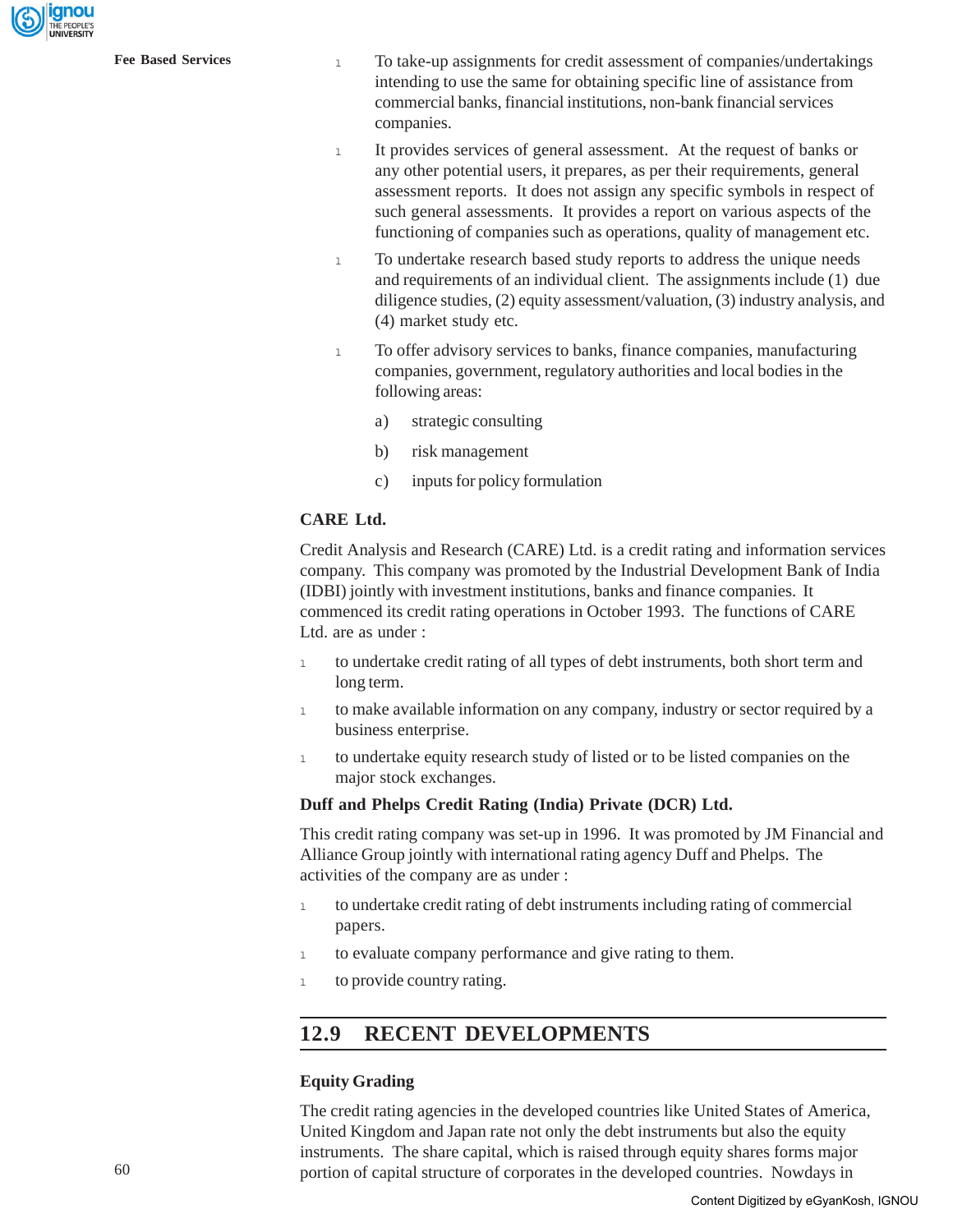

developing countries like India corporates also approach capital market to raise **Credit Rating** capital by way of issuing equity shares. The credit rating agencies in India are yet to develop rating mechanism for equity security. They have to initiate this process shortly.

### **Rating of Structured Obligations**

The term structured obligation includes a variety of debt instruments, wherein repayment of principal and interest is supported by cash flows from some financial assets and or the credit enhancement from a third party. The process of converting financial assets into tradeable securities is referred to as securitisation. The securitisation transaction involves the sale of receivable by the originator to a Special Purpose Vehicle (SPV) which is typically floated as a trust. It issues marketable securities, referred to as Pass Through Certificates (PTCs) to investors, the proceeds of which are paid as consideration to the originator. The credit ratings play a very important role in the flotation of structured debt instruments. Such instruments are rated on the basis of credit risk, structural risk and legal risk.

### **Utility Ratings**

As an aftermath of the economic reforms, public utilities in India are approaching the capital market to finance their projects. The rating methodology for public utilities are regulated by the Central and State Governments. A number of power projects, State Electricity Boards and Telecom enterprises have got rated under this system.

An overview of the rating methodology concerning utility rating point out that it covers in its ambit assessment of project concept and configuration, sponsor's credentials, project risks financial risks, regulatory and policy environment, market analysis and operational performance.

### **Sovereign Ratings and Municipal Bonds**

Credit rating has transcended from rating business enterprises to sovereign ratings issued by the international credit rating agencies which provide signals about the creditworthiness of the borrowing countries to their international creditors. The sovereign ratings are not an evaluation of the creditworthiness of the foreign governments. They provide long term assessment of the capability of such borrowers with regard to access to adequate foreign currencies to meet the total foreign loan incurred both by the Government as well as business enterprises to such countries. Initially, very much an American affair, the rating of municipal bonds has helped municipalities to take recourse to raise funds in the open market. In India, the municipalities of Vijayawada and Ahmedabad have raised funds through the credit rated bonds. The municipalities require huge funds for infrastructure development. In view of this, the municipal administration in India would have to depend more and more on non-traditional sources of finance.

### **Credit Rating of Non-Banking Finance Companies**

The Reserve Bank of India in its recent measure of tightening its control over NBFCs have made it mandatory on them to get their debt instruments including fixed deposit schemes rated from credit rating agencies. The rating methodology for the NBFCs includes an assessment of their operating, financial and management risks.

# **12.10 SUMMARY**

Credit rating is a technique of rating the borrower's expected capability and worth or reputation of solvency and ability and inclination of pay back the principal duty and interest when the obligation falls due. Credit rating is only a risk evaluation of a credit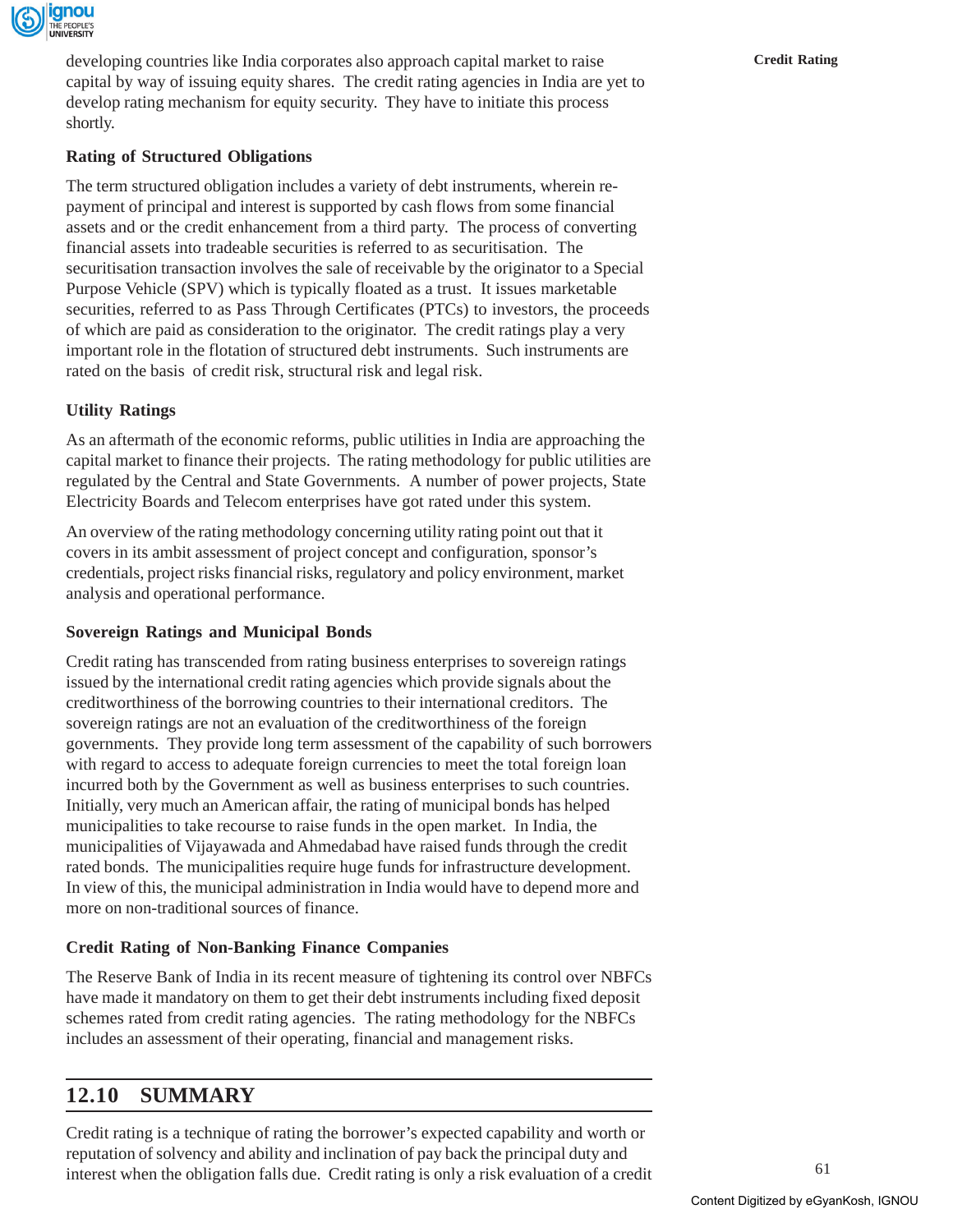

**Fee Based Services** assignment and presently the debt instruments rated include debentures, fixed deposits and commercial papers. It is highly useful to investors, issuers, intermediaries and regulators. A number of factors contribute to the success of credit rating. The most dominating factor is the reputation and analytical credibility of the credit rating agency. Credit rating is an interactive process which involves a number of steps on the basis of assessment on which rating is assigned. Such rating, which is expressed in symbols, is subject to an upward or downward change. The recent developments in credit rating have brought in its fold the rating of equity, structured obligations, utilities, sovereign and municipalities. In India, credit rating business is regulated by SEBI. Four credit rated agencies recognised by SEBI have been operating in India.

# **12.11 SELF ASSESSMENT QUESTIONS**

- 1) What do you mean by Credit Rating ?
- 2) Explain the benefits of Credit Rating.
- 3) Are there any limitations of credit rating ? If yes, explain various limitations.
- 4) Explain the process of credit rating.
- 5) How the credit rating agencies are being regulated in India ?
- 6) a) Who can form a credit rating agency ?
	- b) What are the eligibility criteria for setting up of a credit rating agency ?
- 7) Are there any restrictions on rating of securities ? If yes, explain the same.
- 8) Write short notes on :
	- 1) Activities of CRISIL Ltd.
	- 2) Registration of Credit Rating Agency
	- 3) Rating symbols for short term debt instruments

# **12.12 FURTHER READINGS**

J.C. Varma, *Credit Rating*, Bharat Publishing House, New Delhi (latest edition).

The Institute of Chartered Accountants of India, *Credit Rating*, New Delhi, 1997.

Rating Criteria : *Rating Methodology and Benchmarks*, CRISIL Publication, Volume 1, September 2003.

*Monthly Journal on Credit Quality* : Rating Scan, Published by CRISIL Ltd., November 2004.

Prasanna Chandra, *Financial Management*, Tata McGraw Hill, New Delhi (latest edition).

Kalpan, R. and Urwitz, G. 1979, "*Structural Methods of Bond Ratings : A Methodological Enquiry*", Journal of Business 52 (No. 2), 231-61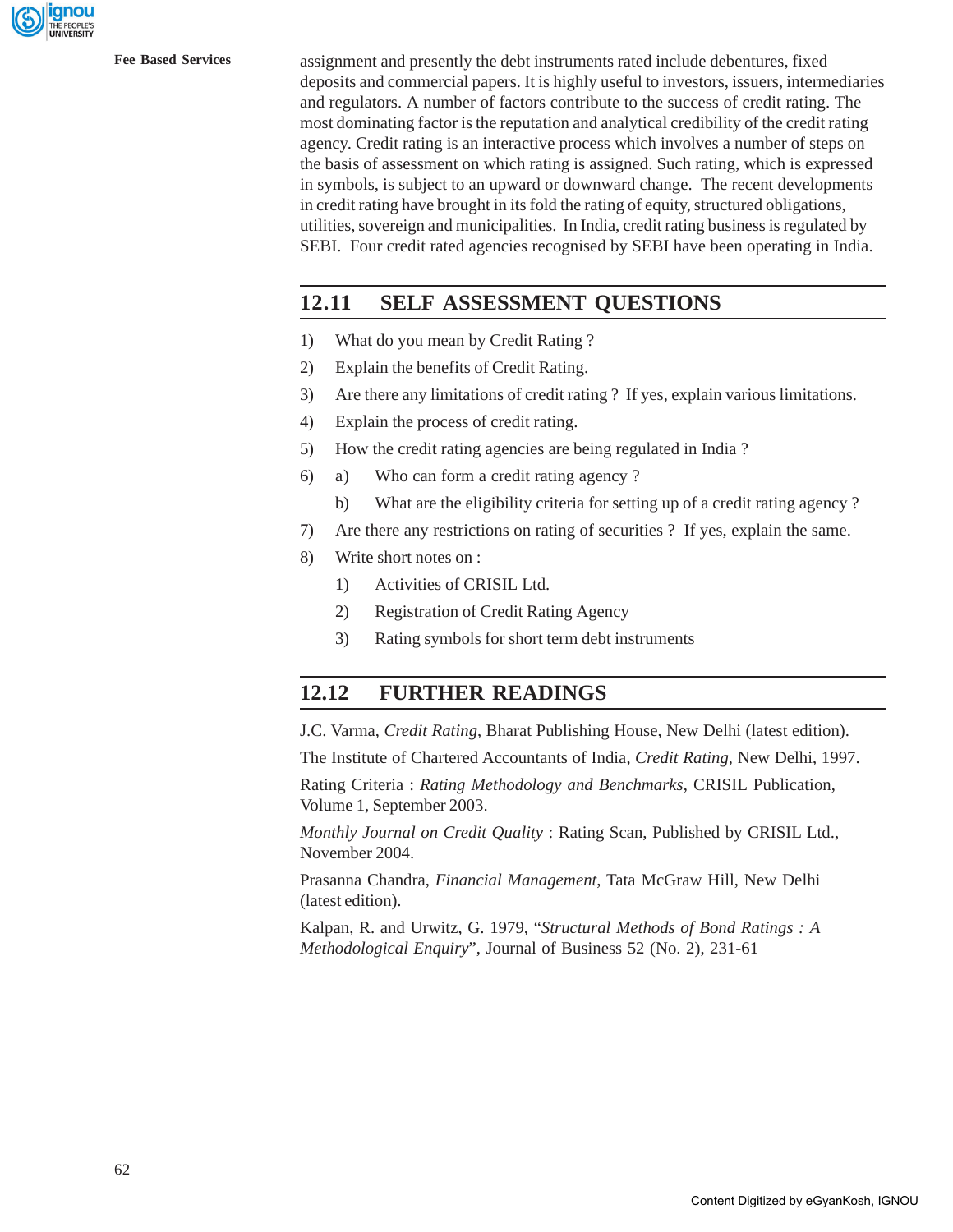

### **Rating Symbols**

Rating symbols are used in terms of alphabets. For preference shares the letters 'pf' are prefixed to the debenture rating symbols and 'f' prefixed for fixed deposits while 'P' (prime) is prefixed to short-term instruments.

### **CRISIL Debenture Rating Symbols**

| a) |  | <b>High Investment Grades</b> |  |
|----|--|-------------------------------|--|
|----|--|-------------------------------|--|

|    | AAA (triple A)            | Highest Safety – on timely payment of interest<br>and principal.                                                                                                                                     |
|----|---------------------------|------------------------------------------------------------------------------------------------------------------------------------------------------------------------------------------------------|
|    | AA (double A)             | High Safety – regarding timely payment of<br>interest and principal. This symbol shows minor<br>variation from triple A.                                                                             |
| b) | <b>Investment Grades</b>  |                                                                                                                                                                                                      |
|    | $\mathbf{A}$              | Adequate safety – regarding timely payment of<br>interest and principal subject to adverse impact<br>arising out of changed circumstances.                                                           |
|    | BBB (triple B)            | Moderate safety – regarding timely payment of<br>interest and principal subject to variations caused<br>by changing circumstances weakening the<br>capacity.                                         |
| c) | <b>Speculative Grades</b> |                                                                                                                                                                                                      |
|    | BB (double B)             | Inadequate safety – regarding payment of<br>interest and principal due to the comparative<br>uncertainties faced by the issuer.                                                                      |
|    | B                         | High risk – susceptible to default in payment of<br>principal and interest due to adverse business or<br>economic conditions affecting the issuer.                                                   |
|    | $\overline{C}$            | Substantial risk $-$ Due to the presence of factors<br>which make the issue vulnerable to default if<br>unfavourable circumstances develop.                                                          |
|    | D                         | Default – default likely in payment of interest and<br>maturity amount. Such debentures are extremely<br>speculative and returns from them can be<br>realised only on reorganisation or liquidation. |
|    |                           |                                                                                                                                                                                                      |

CRISIL has decided to include a new rating category called "not meaningful" (NM) for companies which have been referred to the Bureau for Industrial and Financial Reconstruction (BIFR).

**Note :**CRISIL may apply + (plus) or – (minus) signs for rating from AA to D to reflect comparative standing on a better or worse scale within the category.

## **CRISIL Fixed Deposit Rating Symbols**

FAAA (F triple A) Highest safety – indicates the degree of safety regarding timely payment of interest and principal is very strong.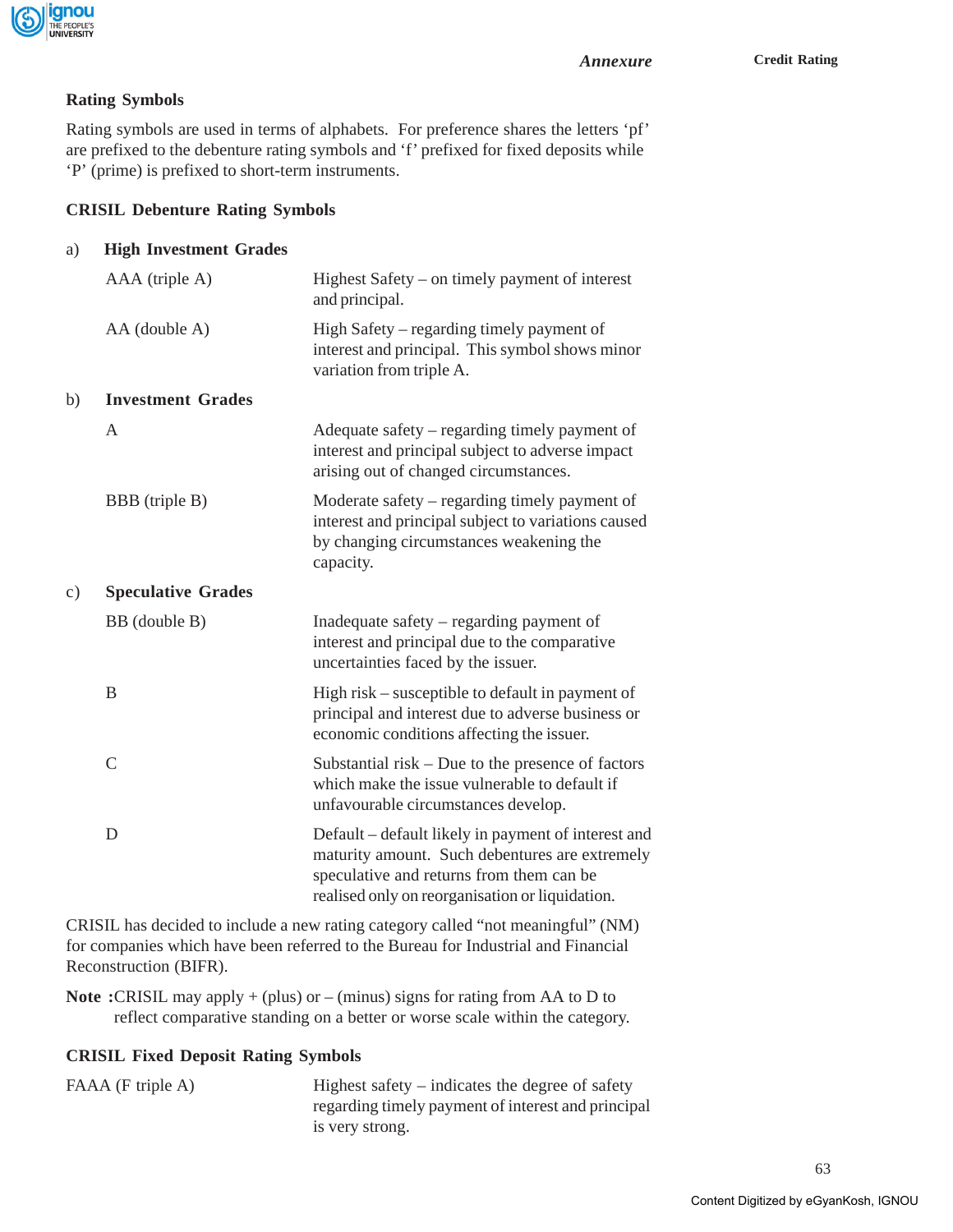Fee Based Services

| FAA (F double A) | High safety $-$ indicates the degree of safety<br>regarding timely payment of interest and principal<br>is strong.                                                                                                                                                                                                                       |
|------------------|------------------------------------------------------------------------------------------------------------------------------------------------------------------------------------------------------------------------------------------------------------------------------------------------------------------------------------------|
| <b>FA</b>        | Adequate safety – indicates the degree of safety<br>regarding timely payment of interest and principal<br>is satisfactory. Changes in circumstances can<br>affect such issues more than those in the higher<br>rated categories.                                                                                                         |
| <b>FB</b>        | Inadequate safety – indicates inadequate safety<br>of timely payment of interest and principal. Such<br>issues are less susceptible to default than fixed<br>deposits rating below this category, but the<br>uncertainties that the issuer faces could lead to<br>inadequate capacity to make timely interest and<br>principal payments. |
| FC               | High risk – indicates the degree of safety<br>regarding timely payment of interest and principal<br>is doubtful. Such issues have factors at present<br>that make them vulnerable to default; adverse<br>business or economic conditions would lead to<br>lack of ability or willingness to pay interest or<br>principal.                |
| <b>FD</b>        | Default – indicates the issuer is either in default<br>or is expected to be in default upon maturity.                                                                                                                                                                                                                                    |
| fixed deposits.  | <b>Note:</b> CRISIL may apply $+$ (plus) or $-$ (minus) signs for rating from FAA to FC to<br>indicate the relative position within the rating category of the company raising                                                                                                                                                           |
|                  | <b>CRISIL'S Rating for Short Term Instruments</b>                                                                                                                                                                                                                                                                                        |
| $P-1$            | This rating indicates that the degree of safety<br>regarding timely payment on the instrument is<br>very strong.                                                                                                                                                                                                                         |
| $P-2$            | This rating indicates that the degree of safety<br>regarding timely payment on the instrument is<br>strong.                                                                                                                                                                                                                              |
| $P-3$            | This rating indicates that the degree of safety<br>regarding timely payment on the instrument is<br>adequate, however, the instrument is more<br>vulnerable to the adverse effects changing<br>circumstances than an instrument rated in the<br>two higher categories.                                                                   |
| $P-4$            | This rating indicates that the degree of safety<br>regarding timely payment on the instrument is<br>minimal and it is likely to be adversely affected<br>by short-term adversity or less favourable<br>conditions.                                                                                                                       |
| $P-5$            | This rating indicates that the instrument is                                                                                                                                                                                                                                                                                             |

**Note :** CRISIL may apply + (plus) sign for rating from P-1 to P-3 to reflect a comparatively higher standing within the category.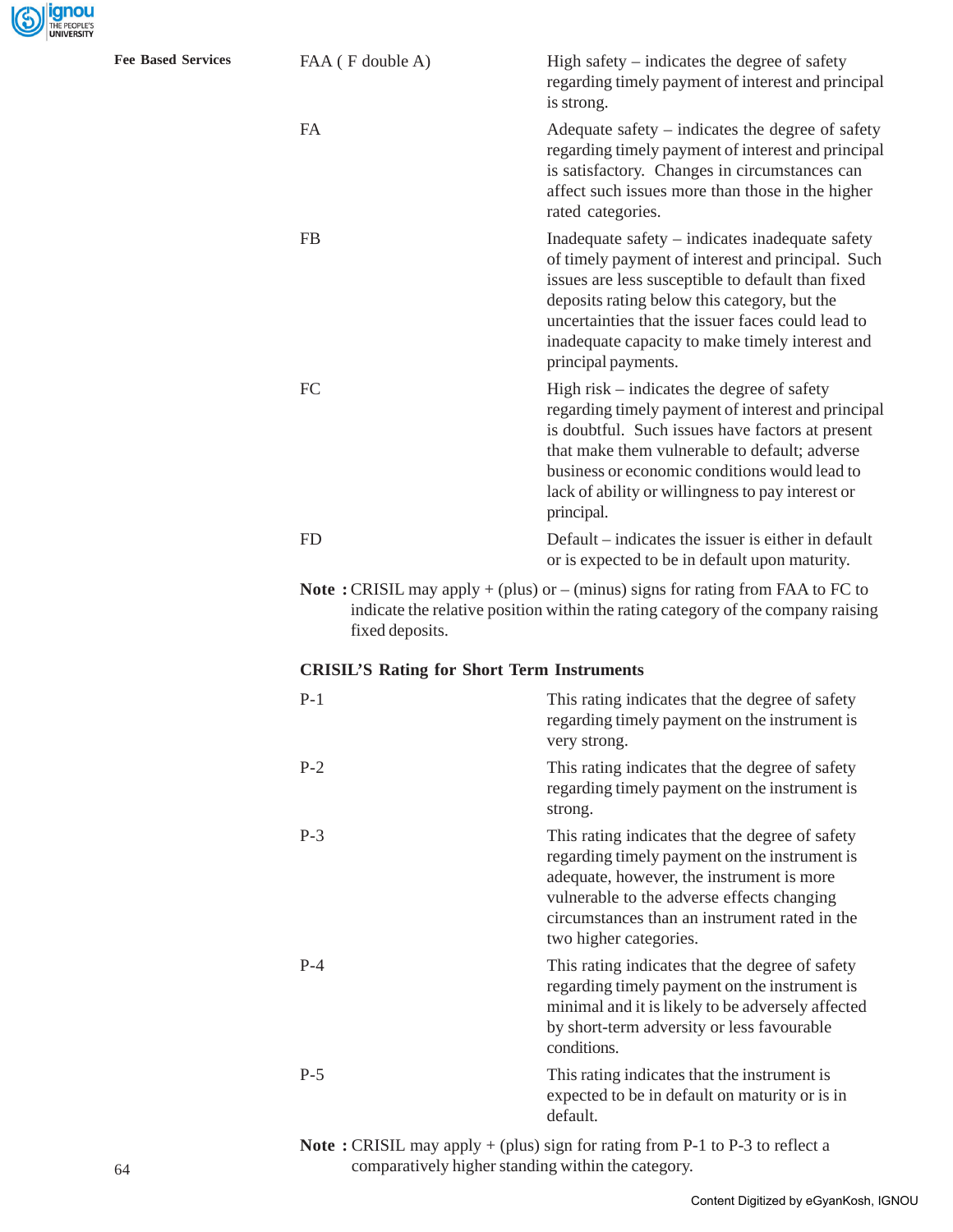

### **CRISIL'S Rating Symbols for Structured Obligations (SO) Credit Rating**

Structured obligations ratings are based on the same scale (AAA to D) as CRISIL rating for long term instruments. However, reflecting the distinction of structured obligations from a debt instrument, structured obligations rating symbols are defined differently.

## **1) High Investment Grades**

AAA (SO) (Triple A) – Highest Safety – This rating indicates highest degree of certainty regarding timely payment of financial obligations on the instruments. Any adverse changes in circumstances are most likely to affect the payments on the instruments.

AA (SO) (Double A) – High safety – This rating indicates highest degree of certainty regarding timely payment of financial obligations on the instrument.

### **2) Investment Grades**

A (SO) – Adequate Safety – This rating indicates adequate degree of certainty regarding timely payment of financial obligations on the instrument. Changes in circumstances can adversely affect such instruments more than those in the higher rated categories.

BBB (SO) (Triple B) – Moderate Safety – This rating indicates moderate degree of certainty regarding timely payment of financial obligations on the instrument. However, changing circumstances are more likely to lead to a weakened capacity to meet financial obligations than for instruments in higher rated categories.

### **3) Speculative Grades**

BB (SO) (Double B) – Inadequate Safety – This rating indicates inadequate degree of certainty regarding timely payment of financial obligations on the instrument. Such instruments are less susceptible to default than instruments rated below this category.

B (SO) – High Risk – This rating indicates high risk and greater susceptiability to default. Any adverse business or economic conditions would lead to lack of capability of willingness to meet financial obligations on time.

C (SO) – Substantial Risk – This rating indicates that the degree of certainty regarding timely payment of financial obligations in doubtful unless circumstances are favourable.

D (SO) – Default – This rating indicates that the obligor is in default or expected to be in default.

**Note :** CRISIL may apply + (plus) sign for rating from AA to C to reflect a comparatively higher standing within the category.

### **Rating Symbols of ICRA (Investment Information and Credit Rating Agency of India Ltd.)**

### **a) Long term including debentures, bonds and preference shares**

LAAA Highest Safety – indicates fundamentally strong position. Risk factors are negligible. There may be circumstances adversely affecting the degree of safety but such circumstances, as may be visualised, are not likely to affect the timely payment of principal and interest as per terms.

65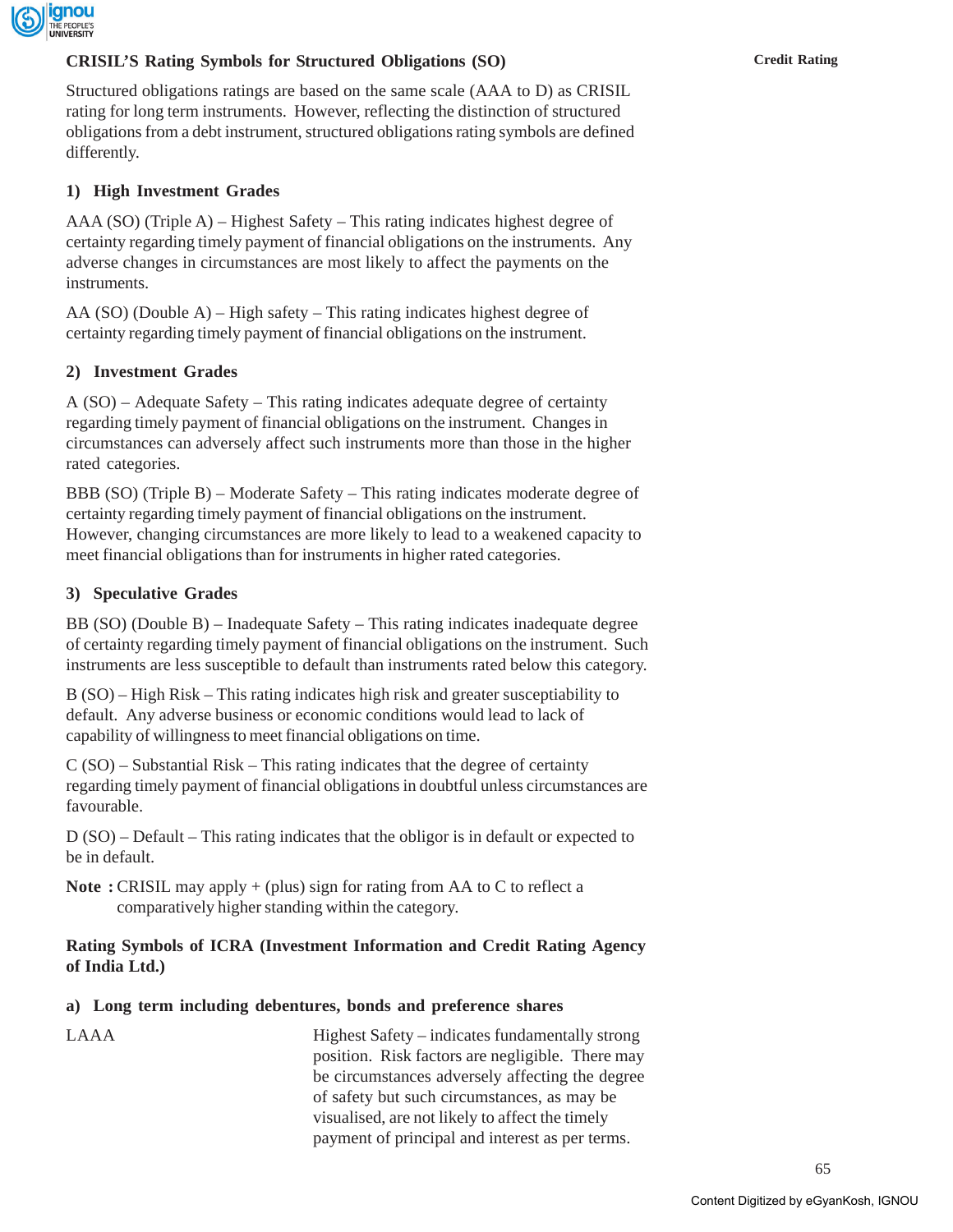

| <b>Fee Based Services</b> | LAA                                     | High Safety – Risk factors are modest and may<br>vary slightly. The protective factors are strong<br>and the prospect of timely payment of principal<br>and interest as per terms under adverse<br>circumstances, as may be visualised, differs from<br>'LAA' only marginally. |  |  |  |  |
|---------------------------|-----------------------------------------|--------------------------------------------------------------------------------------------------------------------------------------------------------------------------------------------------------------------------------------------------------------------------------|--|--|--|--|
|                           | LA                                      | Adequate Safety – Risk factors are more<br>variable and greater in periods of economic<br>stress. The protective factors are average and<br>any adverse change in circumstances, as may be<br>visualised, may alter the fundamental as per<br>terms.                           |  |  |  |  |
|                           | <b>LBBB</b>                             | Moderate Safety – Considerable variable in risk<br>factors. The protective factors are below<br>average. Adverse changes in business/economic<br>circumstances are likely to affect the timely<br>payment of principal and interest as per terms.                              |  |  |  |  |
|                           | <b>LBB</b>                              | Inadequate Safety – The timely payment of<br>interest and principal are more likely to be<br>affected by present or prospective changes in<br>business/economic circumstances. The<br>protective factors fluctuate in case of changes in<br>economy/business conditions.       |  |  |  |  |
|                           | LB                                      | Risk Prone – Risk factors indicate that<br>obligations may not be met when due. The<br>protective factors are narrow. Adverse changes<br>in business/economic conditions could result in<br>liability/unwillingness to service debts on time as<br>per terms.                  |  |  |  |  |
|                           | LC                                      | Substantial Risk – There are inherent elements of<br>risk and timely servicing of debts/obligations<br>could be possible only in case of continued<br>existence of favourable circumstances.                                                                                   |  |  |  |  |
|                           | LD                                      | Default – Extremely speculative. Either already<br>in default in payment of interest and/or principal<br>as per terms or expected to default. Recovery is<br>likely only in liquidation or re-organisation.                                                                    |  |  |  |  |
|                           | b) Medium-term including fixed deposits |                                                                                                                                                                                                                                                                                |  |  |  |  |
|                           | <b>MAAA</b>                             | High Safety – The prospect of timely servicing of<br>the interest and principal as per terms is the best.                                                                                                                                                                      |  |  |  |  |
|                           | <b>MAA</b>                              | High Safety – The prospect of timely servicing of<br>the interest and principal as per terms is high.                                                                                                                                                                          |  |  |  |  |
|                           | MA                                      | Adequate Safety – the prospect of timely<br>servicing of the interest and principal is adequate.<br>However debt servicing may be affected by<br>adverse changes in the business/economic<br>conditions.                                                                       |  |  |  |  |
| 66                        | <b>MB</b>                               | Inadequate Safety – The timely payment of<br>interest and principal are more likely to be<br>affected by future uncertainties.                                                                                                                                                 |  |  |  |  |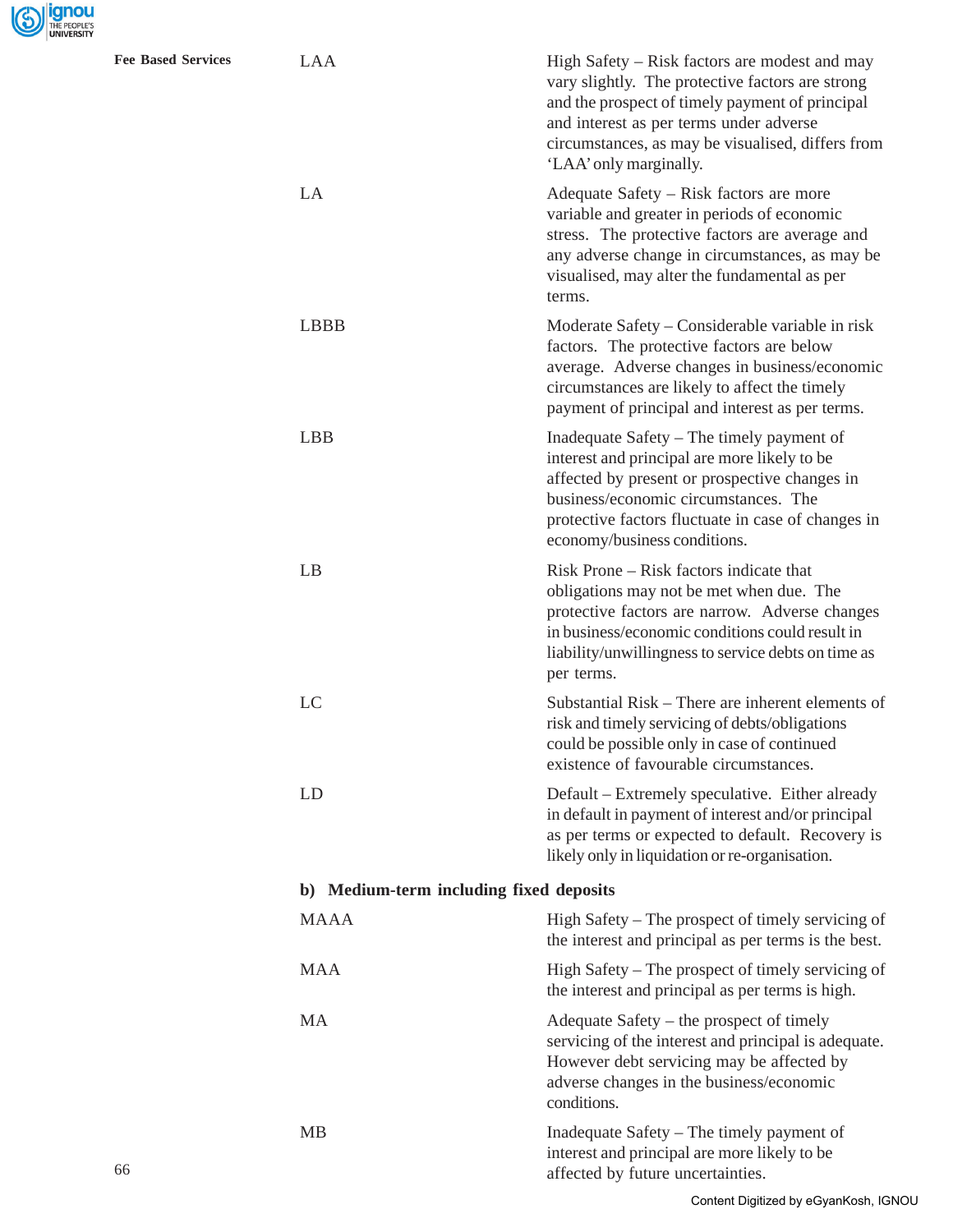| <b>ignou</b><br>THE PEOPLE'S<br><b>UNIVERSITY</b> |                                                                                                                                                                                               |                      |
|---------------------------------------------------|-----------------------------------------------------------------------------------------------------------------------------------------------------------------------------------------------|----------------------|
| MC                                                | Risk Prone – Susceptibility to default high.<br>Adverse changes in business/economic<br>conditions could result in inability/unwillingness to<br>service debts on time as per terms.          | <b>Credit Rating</b> |
| MD                                                | Default – Either already in default or expected to<br>default or expected to default.                                                                                                         |                      |
| (c)                                               | Short-term debt including commercial paper                                                                                                                                                    |                      |
| $A-1$                                             | Highest Safety – The prospect of timely payment<br>of debt/obligation is the best.                                                                                                            |                      |
| $A-2$                                             | High Safety – The relative safety is marginally<br>lower than in 'A-1' rating.                                                                                                                |                      |
| $A-3$                                             | Adequate Safety – The prospect of timely<br>payment of interest and instalment is adequate,<br>but any adverse change in business/economic<br>conditions may affect the fundamental strength. |                      |
| $A-4$                                             | Risk prone – The degree of safety is low. Likely<br>to default in case of adverse changes in business/<br>economic conditions.                                                                |                      |
| $A-5$                                             | Default – Either already in default or expected to<br>default.                                                                                                                                |                      |
|                                                   |                                                                                                                                                                                               |                      |

**Note** : The suffix of + (plus) sign or – (minus) may be used with the rating symbol to indicate the comparative position within the group covered by the symbol.

# **CREDIT ANALYSIS AND RESEARCH LTD'S (CARE) SYMBOLS FOR CREDIT RATING**

### **Long-term and Medium-term Instruments**

| CARE AAA<br>CARE AAA(FD)/<br>(CD)/(SO)/CCPS    | Instruments carrying this rating are considered to<br>be of the best quality, carrying negligible<br>investment risk. Debt service payments are<br>protected by stable cash flows, with good margin.<br>While the underlying assumptions may change,<br>such changes as can be visualised are most<br>unlikely to impair the strong position of such<br>instruments.                                                              |
|------------------------------------------------|-----------------------------------------------------------------------------------------------------------------------------------------------------------------------------------------------------------------------------------------------------------------------------------------------------------------------------------------------------------------------------------------------------------------------------------|
| CARE AAA<br>CARE AAA(FD)/<br>(CD)/(SO)/CCPS    | Instruments carrying this rating are judged to be<br>of high quality by all standards. They are also<br>classified as high investment grade. They are<br>rated lower than CARE AAA securities because<br>of somewhat lower margins of protection.<br>Changes in assumptions may have a greater<br>impact or the long-term risks may be somewhat<br>larger. Overall, the difference with CARE AAA<br>rated securities is marginal. |
| <b>CARE A</b><br>CARE A(FD)/<br>(CD)/(SO)/CCPS | Instruments carrying this rating are considered<br>upper medium grade instruments and have many<br>favourable investment attributes. Safety for<br>principal and interest are considered adequate.<br>Assumptions that do not materialise may have a<br>greater impact as compared to the instruments<br>rated higher.                                                                                                            |

67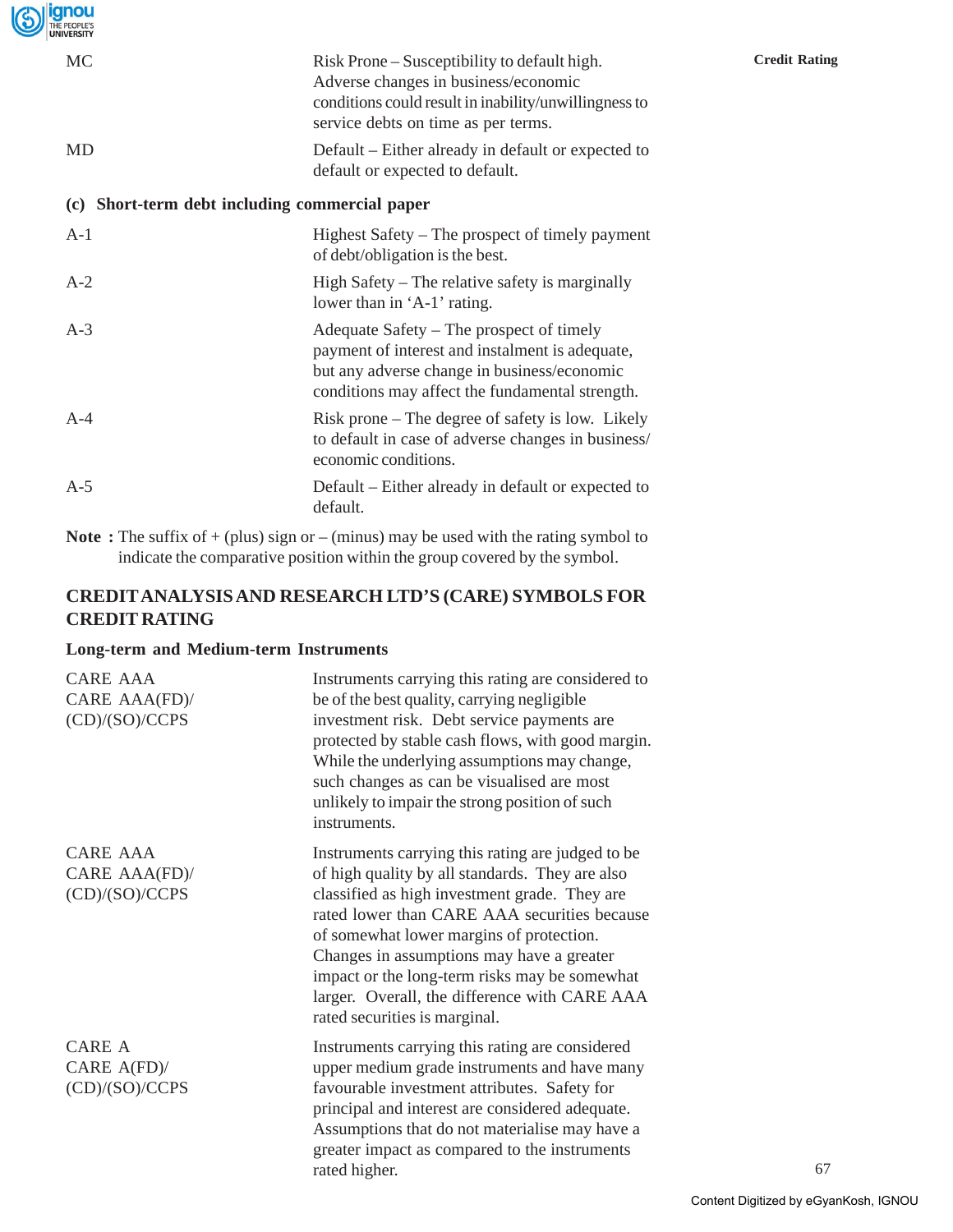

**Fee Based Services** CARE BBB Such instruments are considered to be of CARE BBB(FD)/ investment grade. They indicate sufficient safety (CD)/(SO)/CCPS for payment of interest and principal, at the time of rating. However, adverse changes in assumptions are more likely to weaken the debt servicing capability compared to the higher rated instruments.

> CARE BB Such instruments are considered to be CARE BB (FD)/ speculative within adequate protection for (CD)/(SO)/CCPS interest and principal payments.

CARE B Instruments with such rating are generally CARE B (FD)/ classified susceptible to default. While interest (CD)/(SO)/CCPS and principal payment are being met, adverse changes in business conditions are likely to lead to default.

CARE C Such instruments carry high investment risk with CARE C(FD)/ likelihood of default in the payment of interest (CD)/(SO)/CCPS and principal.

CARE D Such instruments are of the lowest category. CARE D (FD)/ They are either in default or are likely to be in (CD)/(SO)/CCPS default soon.

#### **Short-term Instruments**

| <b>PR</b> 1 | Instruments would have superior capacity for repayment of short-term      |
|-------------|---------------------------------------------------------------------------|
|             | promissory obligations. Issuers of such instruments will normally be      |
|             | characterised by leading market positions in established industries, high |
|             | rates of return on funds employed, etc.                                   |
|             |                                                                           |

- PR2 Instruments would have strong capacity for repayment of short-term promissory obligations. Issues would have most of the characteristics as for those with PR1.
- PR3 Instruments have an adequate capacity for repayment of short-term promissory obligations. The effect of industry characteristics and market composition may be more pronounced. Variability in earnings and profitability may result in changes in the level of debt protection.
- PR4 Instruments have minimal degree of safety regarding timely payment of short-term promissory obligations and the safety is likely to be adversely affected by short-term adversity of less favourable conditions.
- PR5 The instrument is in default or is likely to be in default on maturity.

#### **Credit Analysis Rating**

- CARE 1 Excellent debt management capacity. Such companies will normally be characterised leaders in the respective industries.
- CARE 2 Very good debt management capability. Such companies would normally be regarded as close to those rated CARE 1 but with a lower capability to withstand changes in assumptions.
- CARE 3 Good capability for debt management. Such companies are considered medium grade; assumptions that do not materialise may impair debt management capability in future.
- CARE 4 Barely satisfactory capability for debt management. The capacity to meet obligations is likely to be adversely affected by short-term adversity or less favourable conditions.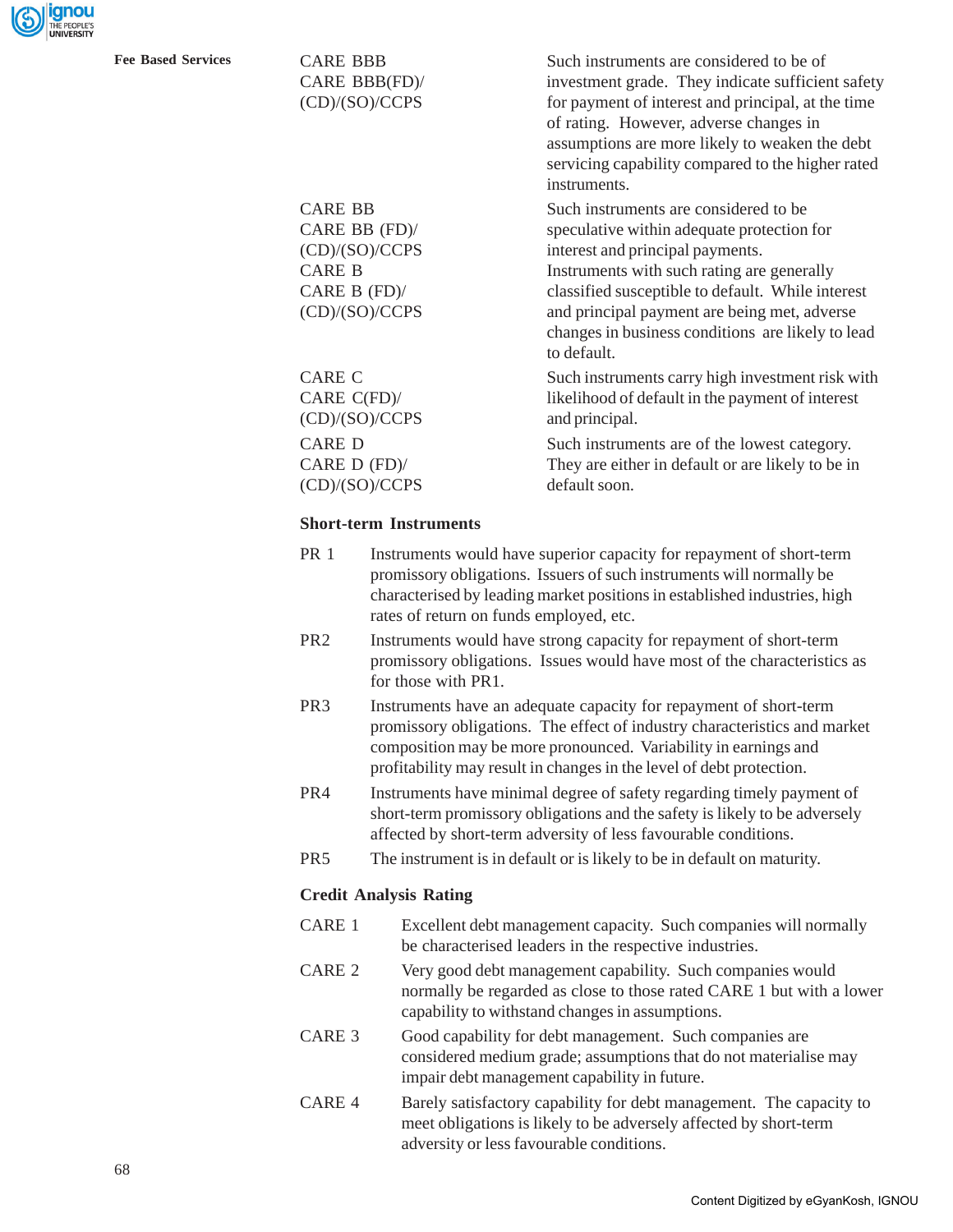

| CARE 5                 | Poor capability for debt management. Such companies are in default<br>or are likely to default in meeting their debt management.<br>As instrument characteristics or debt management capability could<br>cover a wide range of possible attributes whereas rating is expressed<br>only in limited number of symbols, CARE assigns '+' or signs to be<br>shown after the assigned rating (wherever necessary) to indicate the | <b>Credit Rating</b> |
|------------------------|------------------------------------------------------------------------------------------------------------------------------------------------------------------------------------------------------------------------------------------------------------------------------------------------------------------------------------------------------------------------------------------------------------------------------|----------------------|
| <b>Long-Term Loans</b> |                                                                                                                                                                                                                                                                                                                                                                                                                              |                      |
| CARE AAA (L)           | Loans carrying this rating are considered to be of the best<br>quality, carrying negligible investment risk. Debt service<br>payments are protected by stable cash flows with good margin.<br>While the underlying assumptions may change, such changes as<br>can be visualised are most unlikely to impair the strong position<br>of such loans.                                                                            |                      |
| CARE AAA (L)           | Loans carrying this rating are judged to be of high quality by all<br>standards. They are also classified as high investment grade.<br>They are rated lower than CARE AAA loans because of<br>somewhat lower margins of protection. Changes in<br>assumptions may have a greater impact or the long-term risks<br>may be somewhat larger. Overall, the difference with CARE<br>AAA rated loans is marginal.                  |                      |
| CARE $A(L)$            | Loans with this rating are considered upper medium grade and<br>have many favourable investment attributes. Safety for<br>principal and interest are considered adequate. Assumptions<br>that do not materialise may have a greater impact as compared<br>to the loans rated higher.                                                                                                                                         |                      |
| CARE BBB (L)           | Such loans are considered to be of investment grade. They<br>indicate sufficient safety for payment of interest and principal,<br>at the time of rating. However, adverse changes in<br>assumptions are more likely to weaken the debt servicing<br>capability compared to the higher rated loans.                                                                                                                           |                      |
| CARE BB (L)            | Such loans are considered to be speculative, with inadequate<br>protection for interest and principal payments.                                                                                                                                                                                                                                                                                                              |                      |
| CARE B (1)             | Loans with such ratings are generally classified susceptible to<br>default. While interest and principal payments are being met,<br>adverse changes in business conditions are likely to lead to<br>default.                                                                                                                                                                                                                 |                      |
| CARE $C(L)$            | Such loans carry high investment risk with likelihood of default<br>in the payment of interest and principal.                                                                                                                                                                                                                                                                                                                |                      |
| CARE $D(L)$            | Such loans are of the lowest category. They are either in<br>default or are likely to be in default soon.                                                                                                                                                                                                                                                                                                                    |                      |
|                        |                                                                                                                                                                                                                                                                                                                                                                                                                              |                      |

As loan characteristics or debt management capability could cover a wide range of possible attributes whereas rating is express only in limited number of symbols CARE assigns '+' or '-' signs to be shown after the assigned rating (wherever necessary) to indicate the relative position within the band covered by the rating symbol.

## **Short Term Loans**

- PL-1 Superior capacity for repayment of interest and principal on the loan.
- PL-2 Strong capacity for repayment of interest and principal on the loan. They are rated lower than PL-1 because of somewhat lower margins of protection. Changes in assumptions may have a greater impact.